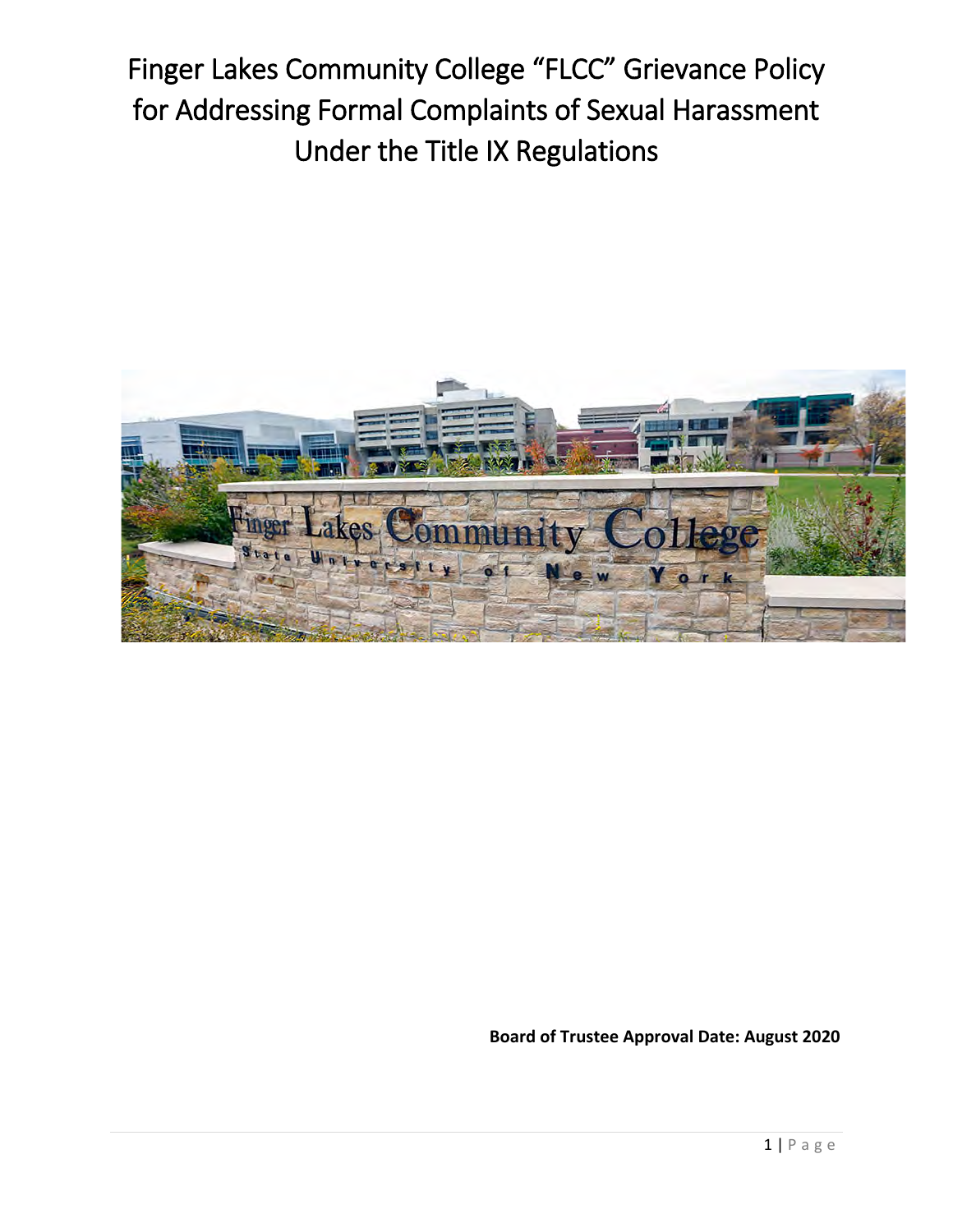## TABLE OF CONTENTS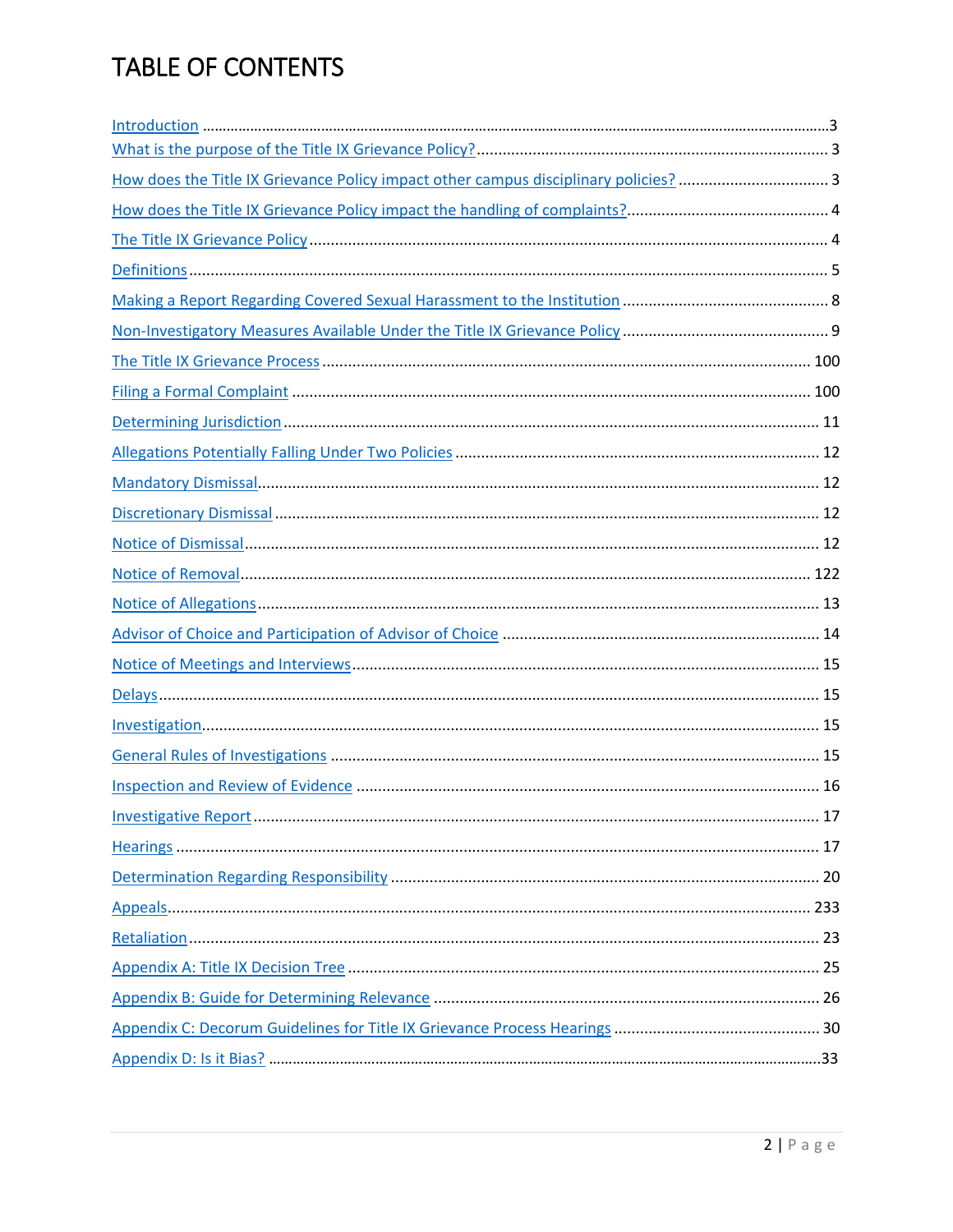## <span id="page-2-0"></span>Introduction

## <span id="page-2-1"></span>What is the purpose of the Title IX Grievance Policy?

 being discriminated against on the basis of sex in seeking access to any educational program or Title IX of the Educational Amendments of 1972 prohibits any person in the United States from activity receiving federal financial assistance. The U.S. Department of Education, which enforces Title IX, has long defined the meaning of Title IX's prohibition on sex discrimination broadly to include various forms of sexual harassment and sexual violence that interfere with a student's ability to equally access our educational programs and opportunities.

On May 19, 2020, the U.S. Department of Education issued a Final Rule under Title IX of the Education Amendments of 1972 that:

- Defines the meaning of "sexual harassment" (including forms of sex-based violence)
- Addresses how this institution **must** respond to reports of misconduct falling within that definition of sexual harassment, and
- ● Mandates a grievance process that this institution **must** follow to comply with the law in these specific covered cases before issuing a disciplinary sanction against a person accused of sexual harassment.

*See*, 85 Fed. Reg. 30026 (May 19, 2020). The full text of the Final Rule and its extensive Preamble are available here: http://bit.ly/TitleIXReg

Based on the Final Rule, FLCC will implement the following Title IX Grievance Policy, effective August 14, 2020.

## <span id="page-2-2"></span>How does the Title IX Grievance Policy impact other campus disciplinary policies?

 of sexual harassment will be investigated and, if appropriate, brought to a live hearing through In recent years, "Title IX" cases have become a short-hand for any campus disciplinary process involving sex discrimination, including those arising from sexual harassment and sexual assault. But under the Final Rule, FLCC must narrow both the geographic scope of its authority to act under Title IX and the types of "sexual harassment" that it must subject to its Title IX investigation and adjudication process. *Only* incidents falling within the Final Rule's definition the Title IX Grievance Policy defined below.

 narrow standards defined under the Title IX Final Rule. FLCC remains committed to addressing any violations of its policies, even those not meeting the

Specifically, our campus has:

 sex-based offenses. *Any policy that runs parallel to the Title IX Grievance Policy, such*  ● A **Student Code of Conduct** that defines certain behavior as a violation of campus policy, and a **Non Discrimination and Sexual Harassment Prevention and Response Policy and Procedures** that address the types of sex-based offenses constituting a violation of campus policy, and the procedures for investigating and adjudicating those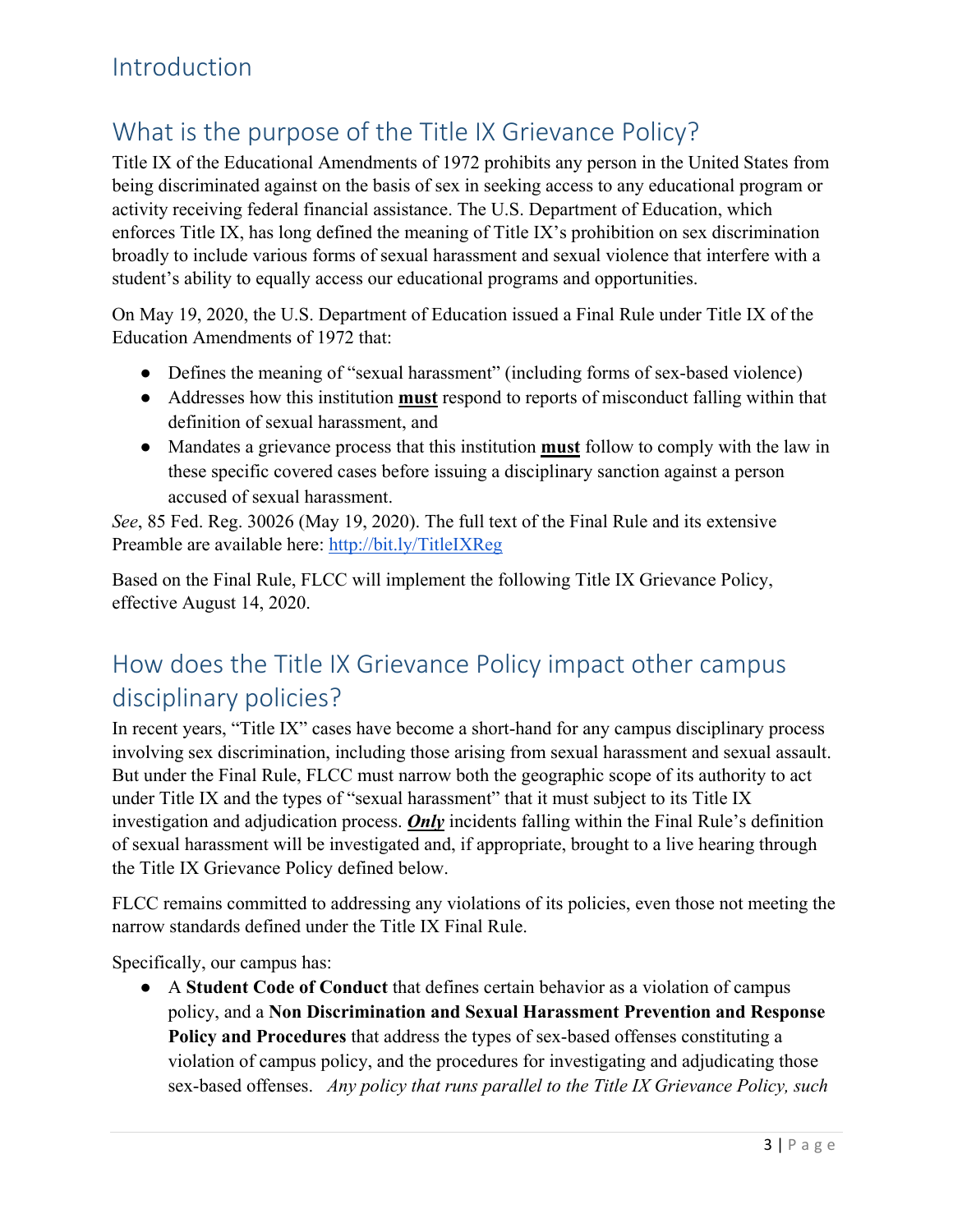*can only fully govern how the institution responds to violations falling outside their Title as a policy implementing New York Education Law 129-B or other state laws or policies, IX jurisdiction.* 

 To the extent that alleged misconduct falls outside the Title IX Grievance Policy, or misconduct falling outside the Title IX Grievance Policy is discovered in the course of investigating covered Title IX misconduct, the institution retains authority to investigate and adjudicate the allegations under the policies and procedures defined within the Code of Conduct/ Non Discrimination and Sexual Harassment Prevention and Response Policy and Procedures through a separate grievance proceeding.

 Policy. This Policy does not set a precedent for other policies or processes of the College and may not be cited for or against any right or aspect of any other policy or process. The elements established in the Title IX Grievance Policy under the Final Rule have no effect and are not transferable to any other policy of the College for any violation of the Code of Conduct, employment policies, or any civil rights violation except as narrowly defined in this

## <span id="page-3-0"></span>How does the Title IX Grievance Policy impact the handling of complaints?

Our existing Title IX office and reporting structure remains in place. What has changed is the way our Title IX office will handle different types of reports arising from sexual misconduct, as detailed in full throughout Section 2.

## <span id="page-3-1"></span>The Title IX Grievance Policy

### **General Rules of Application**

### **Effective Date**

l

 brought prior to August 14, 2020 will be investigated and adjudicated according to the Title IX Grievance Policy if a case is not complete by that date.<sup>[1](#page-3-2)</sup> This Title IX Grievance Policy will become effective on August 14, 2020, and will only apply to formal complaints of sexual harassment brought on or after August 14, 2020. Complaints

### **Revocation by Operation of Law**

 Should any portion of the Title IX Final Rule, 85 Fed. Reg. 30026 (May 19, 2020), be stayed or held invalid by a court of law, or should the Title IX Final Rule be withdrawn or modified to not require the elements of this policy, this policy, or the invalidated elements of this policy, will be deemed revoked as

<span id="page-3-2"></span> $1$  This specific provision may be subject to additional guidance from OCR (which will be shared, if issued).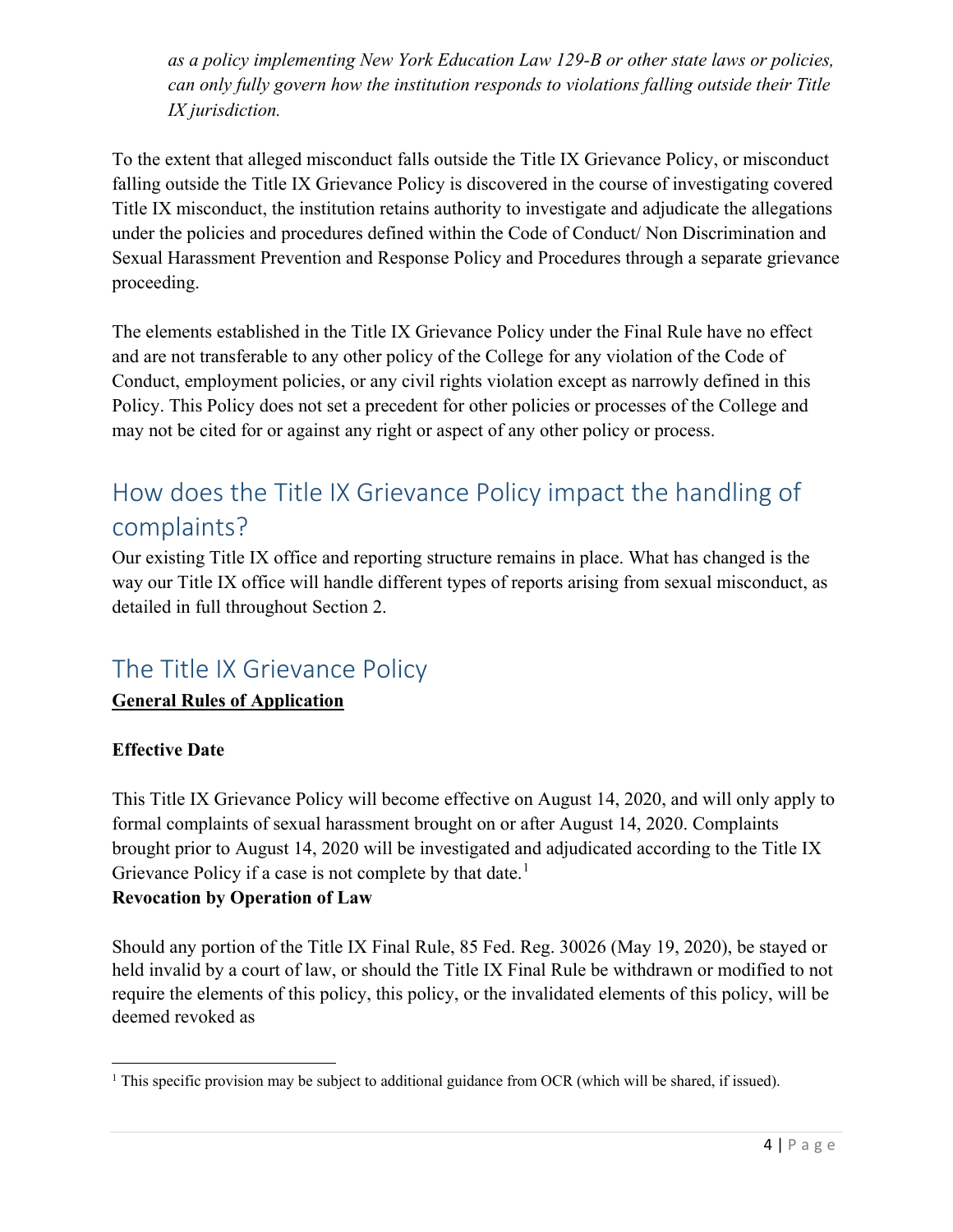of the publication date of the opinion or order and for all reports after that date, as well as any elements of the process that occur after that date if a case is not complete by that date of opinion or order publication. Should the Title IX Grievance Policy be revoked in this manner, any conduct covered under the Title IX Grievance Policy shall be investigated and adjudicated under the existing Code of Conduct/ Non Discrimination and Sexual Harassment Prevention and Response Policy and Procedures.

### **Non-Discrimination in Application**

The requirements and protections of this policy apply equally regardless of sex, sexual orientation, gender identity, gender expression, or other protected classes covered by federal or state law. All requirements and protections are equitably provided to individuals regardless of such status or status as a Complainant, Respondent, or Witness. Individuals who wish to file a complaint about the institution's policy or process may contact the Department of Education's Office for Civil Rights using contact information available at [https://ocrcas.ed.gov/contact-ocr.](https://ocrcas.ed.gov/contact-ocr)

### <span id="page-4-0"></span>Definitions

### **Covered Sexual Harassment**

conduct on the basis of sex that satisfies one or more of the following: For the purposes of this Title IX Grievance Policy, "covered sexual harassment" includes any

- conduct (i.e., quid pro quo); 1. An employee conditioning educational benefits on participation in unwelcome sexual
- educational institution's education program or activity; 2. Unwelcome conduct that a reasonable person would determine is so severe, pervasive, and objectively offensive that it effectively denies a person equal access to the
- 3. Sexual assault (as defined in the Clery Act), which includes any sexual act directed against another person, without the consent of the victim including instances where the victim is incapable of giving consent;
- 4. Dating violence (as defined in the Violence Against Women Act (VAWA) amendments to the Clery Act), which includes any violence committed by a person: (A) who is or has been in a social relationship of a romantic or intimate nature with the victim; and (B) where the existence of such a relationship shall be determined based on a consideration of the following factors: (i) The length of the relationship; (ii) The type of relationship; (iii) The frequency of interaction between the persons involved in the relationship.
- includes any felony or misdemeanor crimes of violence committed by a current or former spouse or intimate partner of the victim, by a person with whom the victim shares a child in common, by a person who is cohabitating with or has cohabitated with the victim as a spouse or intimate partner, by a person similarly situated to a spouse of the victim under New York domestic or family violence laws or by any other person against an adult or youth victim who is protected from that person's acts under the domestic or family violence laws of NY. 5. Domestic violence (as defined in the VAWA amendments to the Clery Act), which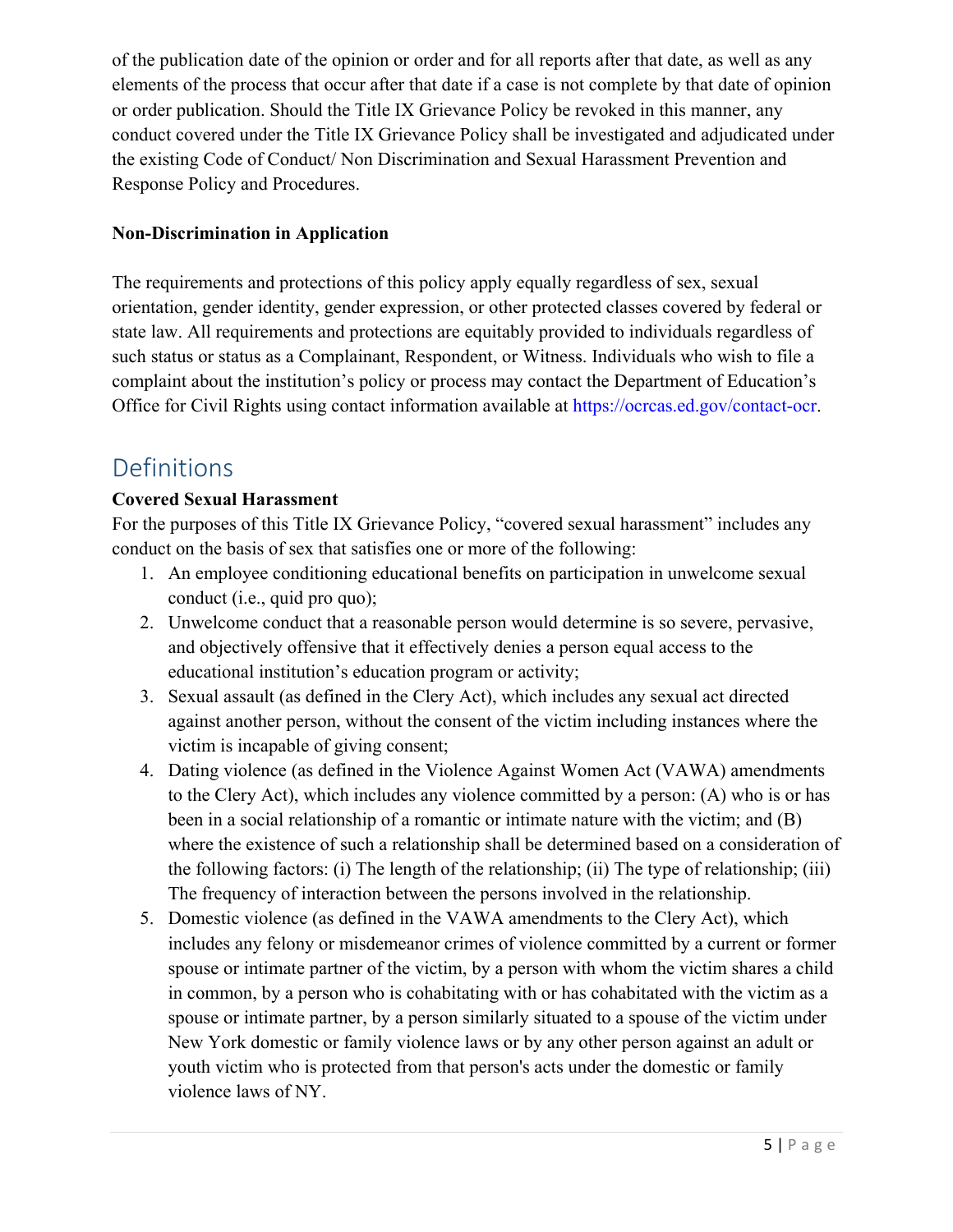6. Stalking (as defined in the VAWA amendments to the Clery Act), meaning engaging in a course of conduct directed at a specific person that would cause a reasonable person to-- (A) fear for their safety or the safety of others; or (B) suffer substantial emotional distress.

Note that conduct that does not meet one or more of these criteria may still be prohibited under the Code of Conduct/ Non Discrimination and Sexual Harassment Prevention and Response Policy.

### **Consent**

 For the purposes of this Title IX Grievance Policy, "consent," also known as "Affirmative engage in sexual activity. Consent can be given by words or actions, as long as those words or actions create clear permission regarding willingness to engage in the sexual activity. Silence or Consent", is defined as is a knowing, voluntary, and mutual decision among all participants to lack of resistance, in and of itself, does not demonstrate consent. The definition of consent does not vary based upon a participant's sex, sexual orientation, gender identity, or gender expression.

### **Education Program or Activity**

 For the purposes of this Title IX Grievance Policy, FLCC's "education program or activity" includes:

- Any on-campus premises
- buildings or property owned or controlled by a recognized student organization. • Any off-campus premises that FLCC's has substantial control over. This includes
- FLCC's programs and activities over which the FLCC has substantial control. • Activity occurring within computer and internet networks, digital platforms, and computer hardware or software owned or operated by, or used in the operations of

### **Formal Complaint**

For the purposes of this Title IX Grievance Policy, "formal complaint" means a document – including an electronic submission - filed by a complainant with a signature or other indication that the complainant is the person filing the formal complaint, or signed by the Title IX Coordinator, alleging sexual harassment against a respondent about conduct within FLCC's education program or activity and requesting initiation of the procedures consistent with the Title IX Grievance Policy to investigate the allegation of sexual harassment.

#### **Complainant**

 For the purposes of this Title IX Grievance Policy, Complainant means any individual who has reported being or is alleged to be the victim of conduct that could constitute covered sexual harassment as defined under this policy.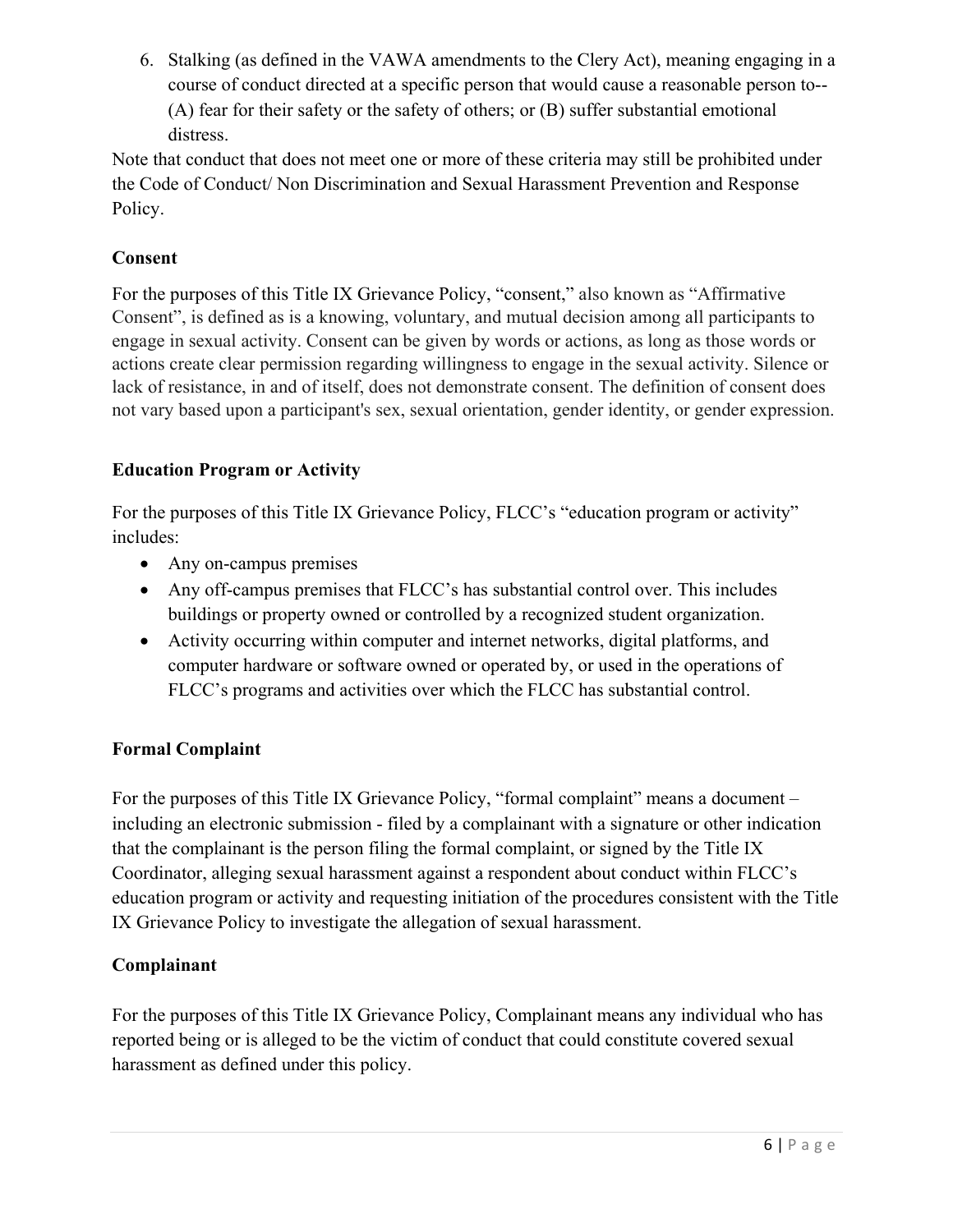#### **Relevant evidence and questions**

 "Relevant" evidence and questions refer to any questions and evidence that tends to make an allegation of sexual harassment more or less likely to be true.

 "Relevant" evidence and questions do not include the following types of evidence and questions, which are deemed "irrelevant" at all stages of the Title IX Grievance Process:

- • Evidence and questions about the complainant's sexual predisposition or prior sexual behavior unless:
	- o They are offered to prove that someone other than the respondent committed the conduct alleged by the complainant, or
	- o They concern specific incidents of the complainant's prior sexual behavior with respect to the respondent and are offered to prove consent. 34 C.F.R. §  $106.45(6)(i)$ .
- Evidence and questions that constitute, or seek disclosure of, information protected under a legally-recognized privilege.
- Any party's medical, psychological, and similar records unless the party has given voluntary, written consent. 85 Fed. Reg. 30026, 30294 (May 19, 2020).

#### **Respondent**

 For the purposes of this Title IX Grievance policy, Respondent means any individual who has been reported to be the perpetrator of conduct that could constitute covered sexual harassment as defined under this policy.

#### **Privacy vs. Confidentiality**

 resolution and to notify the Title IX Coordinator or designee, who is responsible for tracking patterns and spotting systemic issues. FLCC will limit the disclosure as much as practicable, Consistent with Code of Conduct/ Non Discrimination and Sexual Harassment Prevention and Response Policy and Procedures, references made to *confidentiality* refer to the ability of identified confidential resources to not report crimes and violations to law enforcement or college officials without permission, except for extreme circumstances, such as a health and/or safety emergency or child abuse. References made to *privacy* mean FLCC offices and employees who cannot guarantee confidentiality but will maintain privacy to the greatest extent possible, and information disclosed will be relayed only as necessary to investigate and/or seek a even if the Title IX Coordinator determines that the request for confidentiality cannot be honored.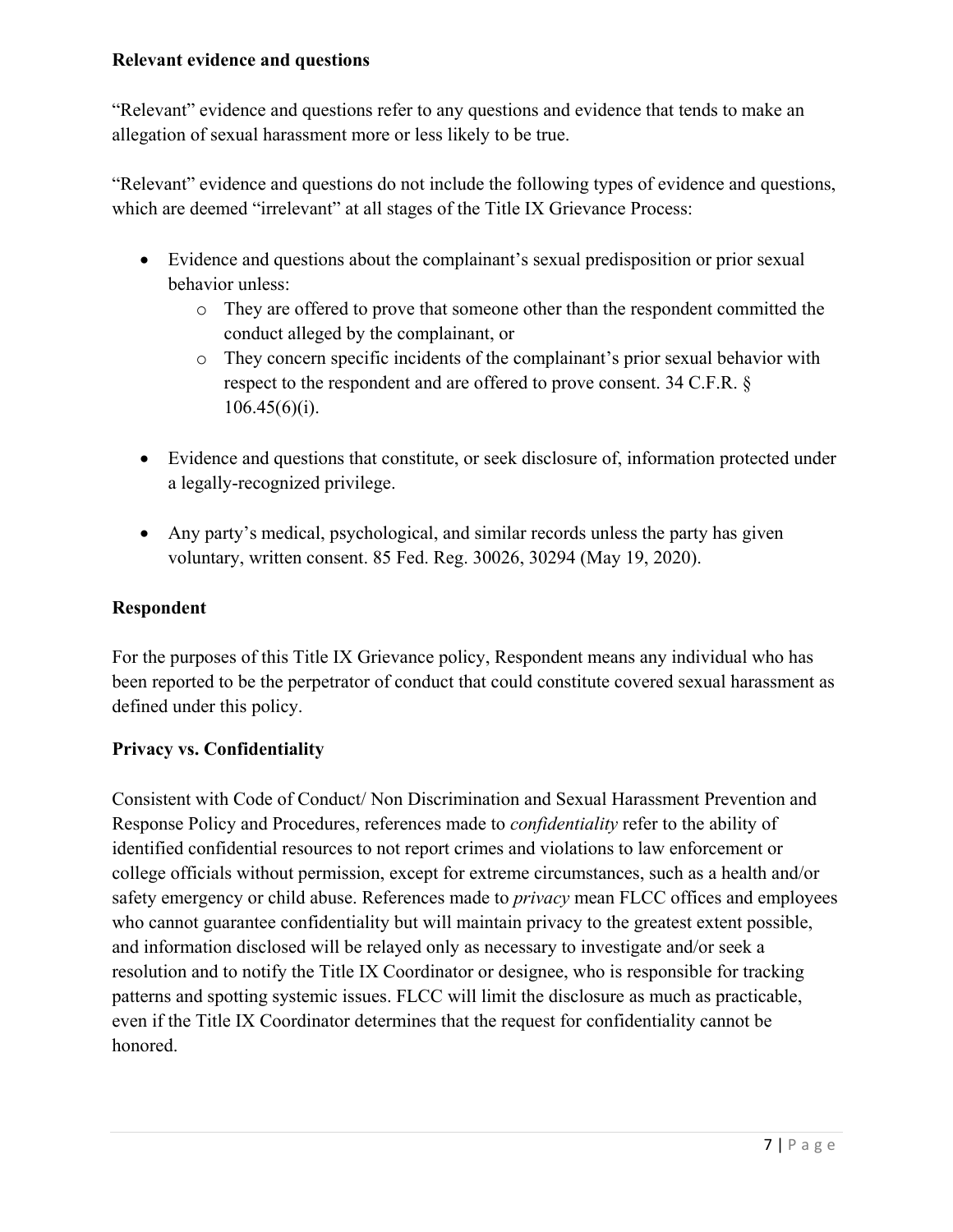#### **Disability Accommodations**

 Parties may request reasonable accommodations for disclosed disabilities to the Title IX Coordinator at any point before or during the Title IX Grievance Process that do not fundamentally alter the Process. The Title IX Coordinator will not affirmatively provide This Policy does not alter any institutional obligations under federal disability laws including the Americans with Disabilities Act of 1990, and Section 504 of the Rehabilitation Act of 1973. disability accommodations that have not been specifically requested by the Parties, even where the Parties may be receiving accommodations in other institutional programs and activities.

## <span id="page-7-0"></span>Making a Report Regarding Covered Sexual Harassment to the Institution

 results in the Title IX Coordinator receiving the person's verbal or written report. Any person may report sex discrimination, including sexual harassment (whether or not the person reporting is the person alleged to be the victim of conduct that could constitute sex discrimination or sexual harassment), in person, by mail, by telephone, or by electronic mail, using the contact information listed for the Title IX Coordinator, or by any other means that

Contact Information for the Title IX Coordinator:

Michelle Polowchak Chief Human Resources Officer, Room 1350, 585-785-1451 [Michelle.Polowchak@flcc.edu@flcc.edu](mailto:Michelle.Polowchak@flcc.edu@flcc.edu) 

Contact Information for Deputy Title IX Coordinators

 Associate Vice President of Student Affairs, Sarah Whiffen Room 2153, 585-785-1284

Sarah.Whiffen@flcc.edu<br>Catherine Burns Human Resources Compliance Coordinator Room 1341, 585-785-1466 [Catherine.Burns@flcc.edu](mailto:Catherine.Burns@flcc.edu) 

Such a report may be made at any time (including during non-business hours) by using the telephone number or electronic mail address, or by mail to the office address listed for the Title IX Coordinator.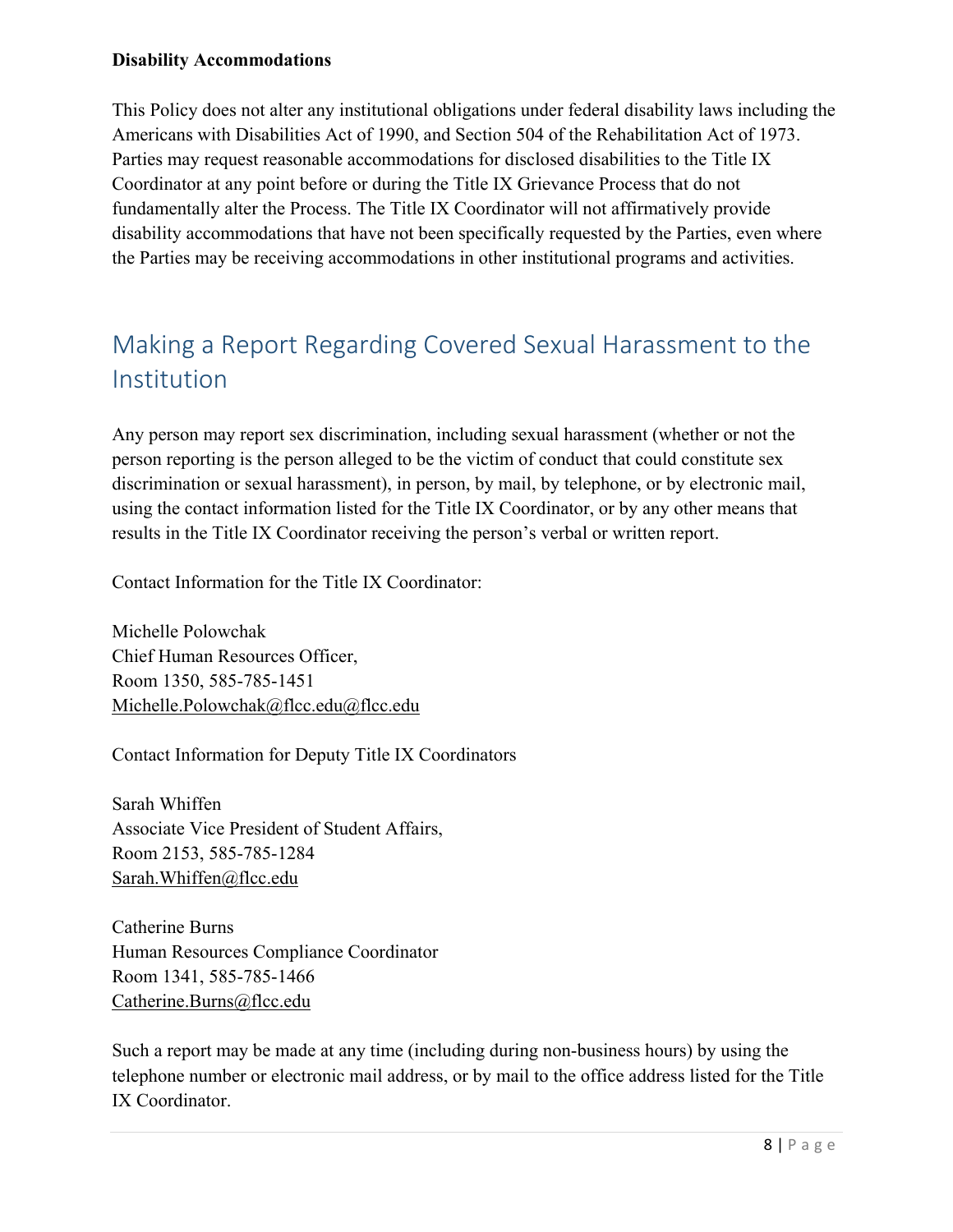### **Confidential Reporting**

 The following Officials will provide privacy, but not confidentiality, upon receiving a report of conduct prohibited under this policy:

• Title IX Coordinator or designee

The following Officials may provide confidentiality:

Students who wish to report an incident to an on campus confidential source, may speak with Student Health Services.

Confidential Employees:

E-mail: Janette Aruck@flcc.edu Janette Aruck R.N., Director of Student Health Services Phone: (585)785-1298

A student or employee wishing to report an incident off campus in complete confidence may contact one of the following external agencies:

• Safe Harbors of the Finger Lakes

Hotlines: Seneca & Ontario Counties: 800.247.7273; Yates County: 315.536.2897

- Victim's Resource Center of the Finger Lakes Hotline: 866.343.8808.
	- More resources can also be found at http://nyscasa.org/ o[r https://www.suny.edu/violence-response/](https://www.suny.edu/violence-response/)
	- extreme cases of immediacy of threat or danger or abuse of a minor. • All of the above-listed individuals will maintain confidentiality except in

Confidential Resources for Employees:

The EAP is a 3<sup>rd</sup> party, neutral service for employees seeking counseling and other resources. A confidential resource for employees; the Employee Assistance Program (EAP) is available to help free of charge and is available 24/7. Tel. 800-252-4555 or Web. [HigherEdEAP.com](https://HigherEdEAP.com).

## <span id="page-8-0"></span>Non-Investigatory Measures Available Under the Title IX Grievance Policy

#### **Supportive Measures**

Complainants (as defined above), who report allegations that could constitute covered sexual harassment under this policy, have the right to receive supportive measures from FLCC regardless of whether they desire to file a complaint. Supportive measures are non-disciplinary and non-punitive.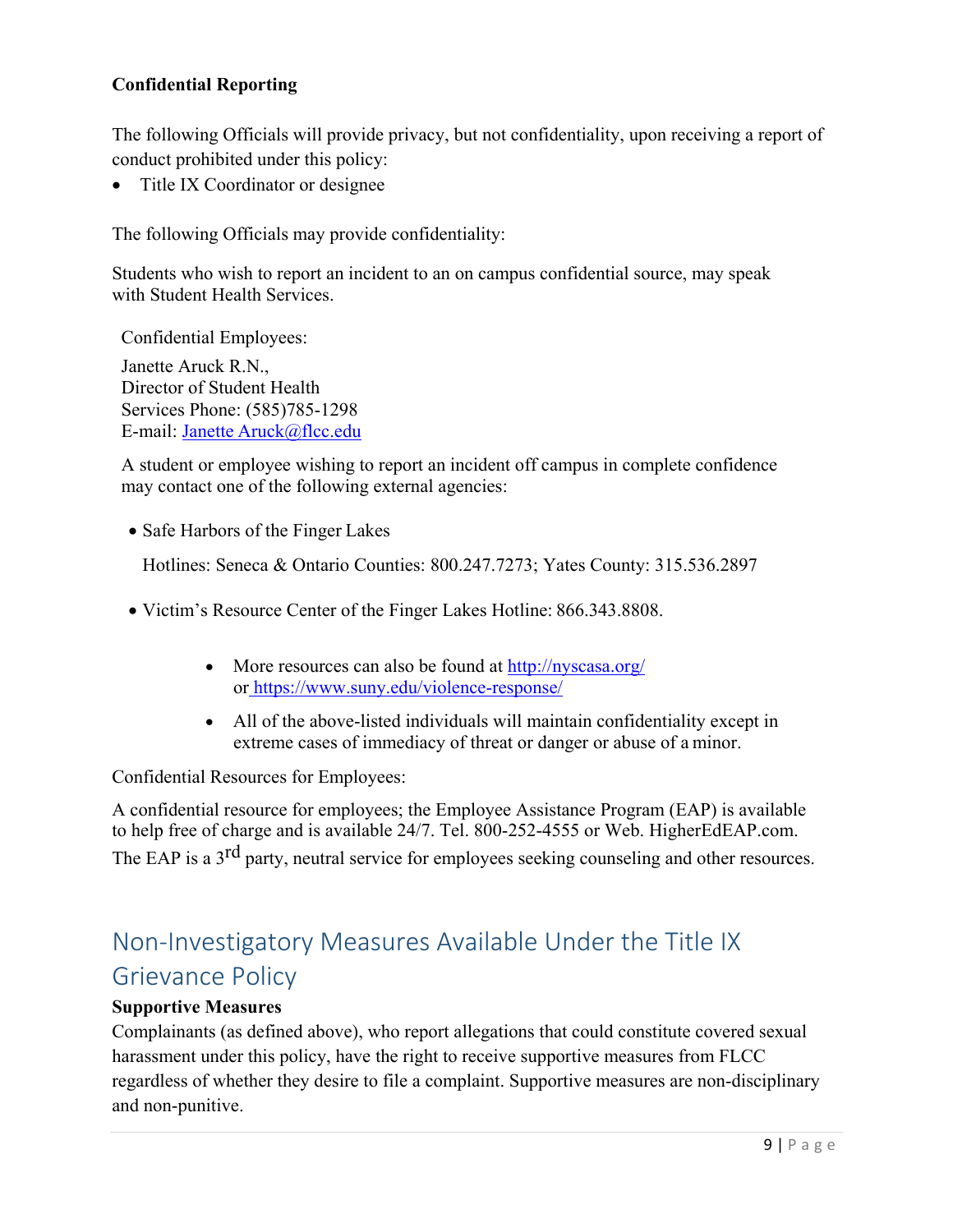Supportive Measures: As appropriate, supportive measures may include, but not be limited to:

- Counseling
- extensions of deadlines or other course-related adjustments
- modifications of work or class schedules
- campus escort services
- restrictions on contact between the parties (no contact orders)
- changes in work or housing locations
- leaves of absence
- increased security and monitoring of certain areas of the campus

*See* 85 Fed. Reg. 30401.

### **Emergency Removal**

 determines that an immediate threat to the physical health or safety of any student or other FLCC retains the authority to remove a respondent from FLCC's program or activity on an emergency basis, where FLC (1) undertakes an individualized safety and risk analysis and (2) individual arising from the allegations of covered sexual harassment justifies a removal.

If FLCC determines such removal is necessary, the respondent will be provided notice and an opportunity to challenge the decision immediately following the removal. Appeals of the removal can be made with the Title IX Coordinator or designee

### **Administrative Leave**

FLCC retains the authority to place a non-student employee respondent on administrative leave during the Title IX Grievance Process. Administrative leave will be handled consistent with a collective bargaining agreement, where applicable.

## <span id="page-9-0"></span>The Title IX Grievance Process

## <span id="page-9-1"></span>Filing a Formal Complaint

 every effort to conclude the process no more than ninety (90) business days after the filing of the Formal Complaint, provided that the Process may be extended for a good reason, including but The timeframe for the Title IX Grievance Process begins with the filing of a Formal Complaint. The Grievance Process will be concluded within a reasonably prompt manner, and will make not limited to the absence of a party, a party's advisor, or a witness; concurrent law enforcement activity; or the need for language assistance or accommodation of disabilities. The procedure for applying for extensions is described below.

 To file a Formal Complaint, a complainant must provide the Title IX Coordinator or designee a written, signed complaint describing the facts alleged. Complainants are only able to file a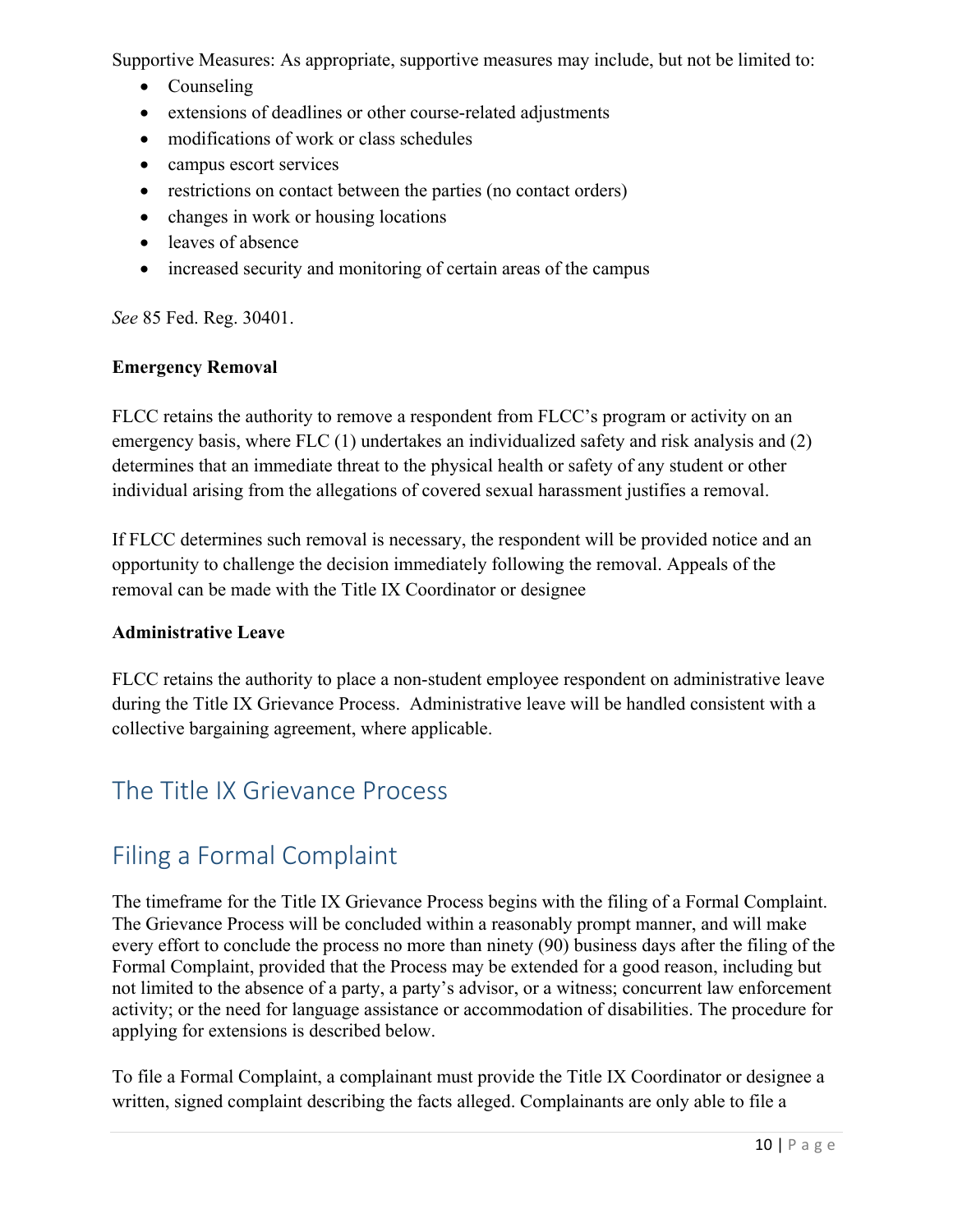Formal Complaint under this Policy if they are currently participating in, or attempting to participate in, the education programs or activities of FLCC including as an employee. For complainants who do not meet this criteria, the College will utilize existing policy in Code of Conduct/ Non Discrimination and Sexual Harassment Prevention and Response Policy and Procedures.

 If a complainant does not wish to make a Formal Complaint, the Title IX Coordinator may determine a Formal Complaint is necessary. FLCC will inform the complainant of this decision in writing, and the complainant need not participate in the process further but will receive all notices issued under this Policy and Process.

 Harassment Prevention and Response Policy and Procedures prevents a complainant from Nothing in the Title IX Grievance Policy Code of Conduct/ Non Discrimination and Sexual seeking the assistance of state or local law enforcement alongside the appropriate on-campus process.

### **Multi-Party Situations**

The institution may consolidate Formal Complaints alleging covered sexual harassment against more than one respondent, or by more than one complainant against one or more respondents, or by one party against the other party, where the allegations of covered sexual harassment arise out of the same facts or circumstances.

## <span id="page-10-0"></span>Determining Jurisdiction

 The Title IX Coordinator or designee will determine if the Title IX Grievance Process should apply to a Formal Complaint. The Process will apply when all of the following elements are met, in the reasonable determination of the Title IX Coordinator:

- 1. The conduct is alleged to have occurred on or after August 14, 2020;
- 2. The conduct is alleged to have occurred in the United States;
- 3. The conduct is alleged to have occurred in FLCC's education program or activity; and
- 4. The alleged conduct, if true, would constitute covered sexual harassment as defined in this policy.

 If all of the elements are met, FLCC will investigate the allegations according to the Grievance Process.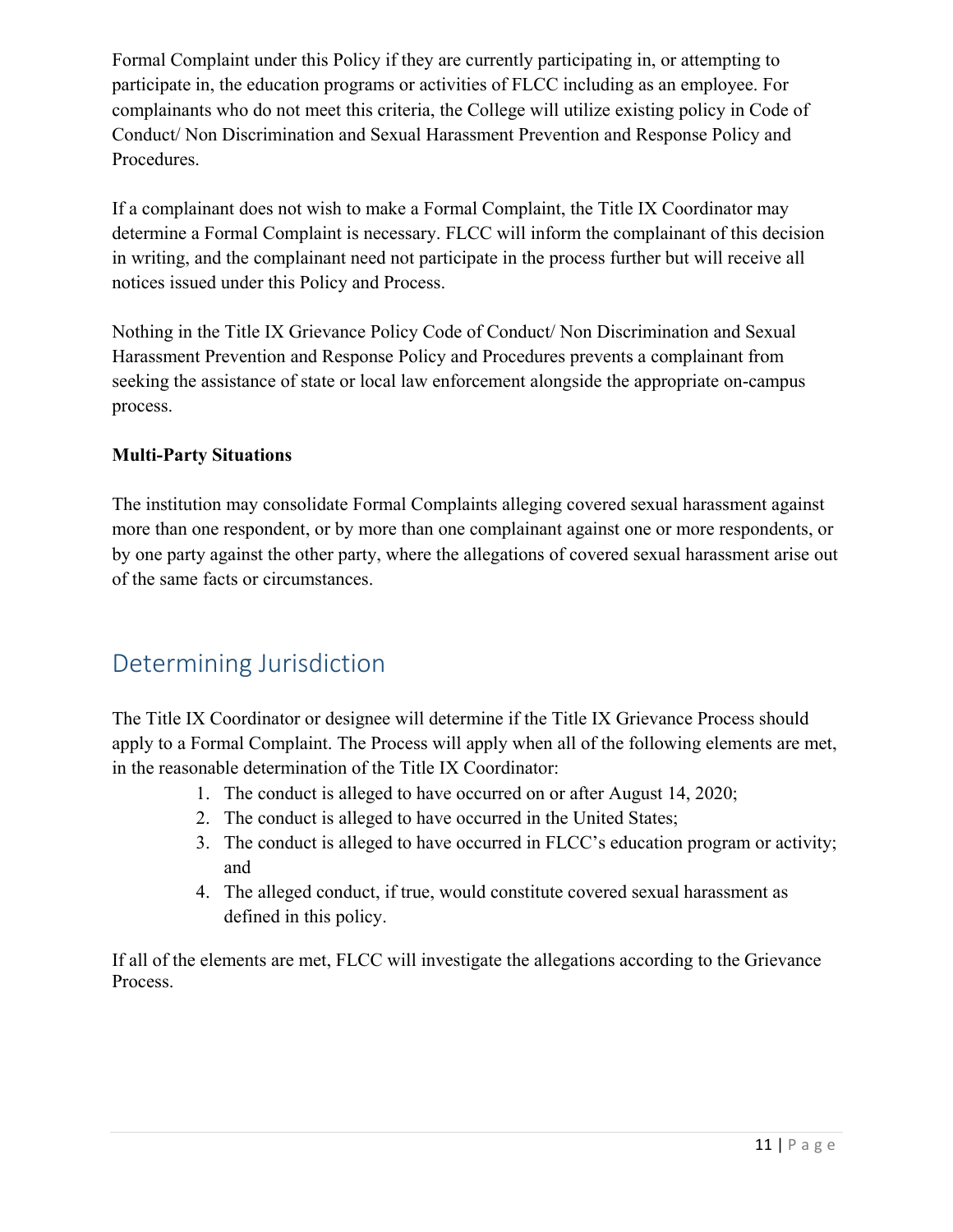## <span id="page-11-0"></span>Allegations Potentially Falling Under Two Policies

 be applied to investigation and adjudication of only the allegations that constitute covered sexual If the alleged conduct includes conduct that would constitute covered sexual harassment and conduct that would not constitute covered sexual harassment, the Title IX Grievance Process will harassment.

## <span id="page-11-1"></span>Mandatory Dismissal

If any one of these elements are not met, the Title IX Coordinator or designee will notify the parties that the Formal Complaint is being dismissed for the purposes of the Title IX Grievance Policy. Each party may appeal this dismissal using the procedure outlined in "Appeals," below.

## <span id="page-11-2"></span>Discretionary Dismissal

 The Title IX Coordinator or designee may dismiss a Formal Complaint brought under the Title IX Grievance Policy, or any specific allegations raised within that Formal Complaint, at any time during the investigation or hearing, if:

- • A complainant notifies the Title IX Coordinator in writing that they would like to withdraw the Formal Complaint or any allegations raised in the Formal Complaint;
- The respondent is no longer enrolled or employed by {the institution}; or,
- a determination regarding the Formal Complaint or allegations within the Formal Complaint. • If specific circumstances prevent {the institution} from gathering evidence sufficient to reach

<span id="page-11-3"></span>Any party may appeal a dismissal determination using the process set forth in "Appeals," below.

## Notice of Dismissal

 within the Formal Complaint, and the reason for the dismissal, simultaneously to the parties through their institutional email accounts. It is the responsibility of parties to maintain and Upon reaching a decision that the Formal Complaint will be dismissed, the institution will promptly send written notice of the dismissal of the Formal Complaint or any specific allegation regularly check their email accounts.

## <span id="page-11-4"></span>Notice of Removal

Upon dismissal for the purposes of Title IX, FLCC retains discretion to utilize Code of Conduct/ Non Discrimination and Sexual Harassment Prevention and Response Policy and Procedures to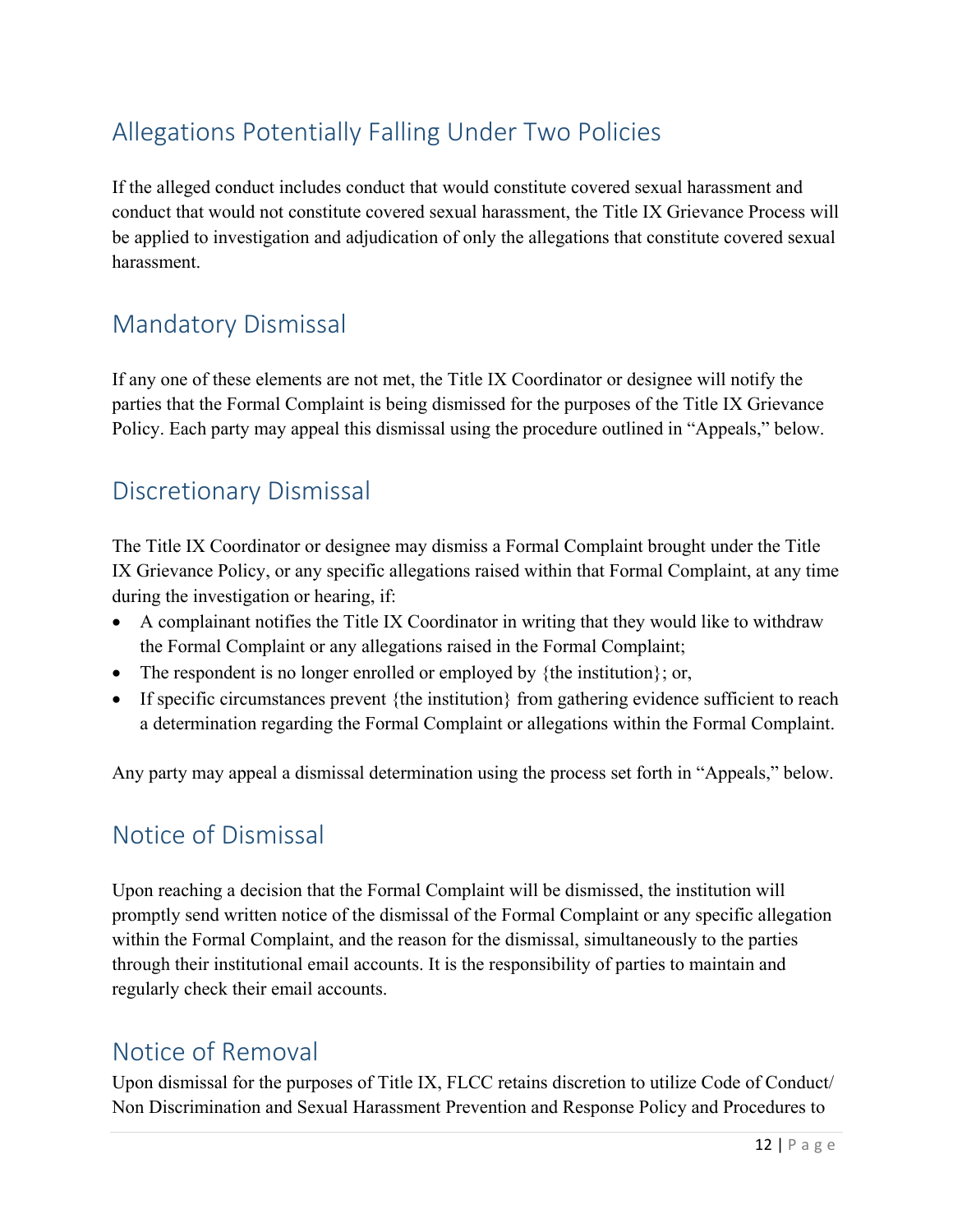determine if a violation of Code of Conduct/ Non Discrimination and Sexual Harassment Prevention and Response Policy and Procedures has occurred. If so, FLCC will promptly send written notice of the dismissal of the Formal Complaint under the Title IX Grievance Process and removal of the allegations to the conduct process.

## <span id="page-12-0"></span>Notice of Allegations

The Title IX Coordinator will draft and provide the Notice of Allegations to any party to the allegations of sexual harassment. Such notice will occur as soon as practicable, after the institution receives a Formal Complaint of the allegations, if there are no extenuating circumstances.

 employee, and by other reasonable means if they are neither. The parties will be notified by their institutional email accounts if they are a student or

 The institution will provide sufficient time for the parties to review the Notice of Allegations and prepare a response before any initial interview.

 dismissed on the mandatory grounds identified above, and will issue a Notice of Dismissal. If The Title IX Coordinator or designee may determine that the Formal Complaint must be such a determination is made, any party to the allegations of sexual harassment identified in the Formal Complaint will receive the Notice of Dismissal in conjunction with, or in separate correspondence after, the Notice of Allegations.

### **Contents of Notice**

The Notice of Allegations will include the following:

- Notice of the institution's Title IX Grievance and a hyperlink to a copy of the process.
- parties involved in the incident, if known, including the complainant; the conduct • Notice of the allegations potentially constituting covered sexual harassment, and sufficient details known at the time the Notice is issued, such as the identities of the allegedly constituting covered sexual harassment; and the date and location of the alleged incident, if known.
- A statement that the respondent is presumed not responsible for the alleged conduct and that a determination regarding responsibility is made at the conclusion of the grievance process.
- A statement that the parties may have an advisor of their choice, who may be, but is not required to be, an attorney, as required under  $34$  C.F.R. §  $106.45(b)(5)(iv)$ ;
- A statement that before the conclusion of the investigation, the parties may inspect and review evidence obtained as part of the investigation that is directly related to the allegations raised in the Formal Complaint, including the evidence upon which the institution does not intend to rely in reaching a determination regarding responsibility,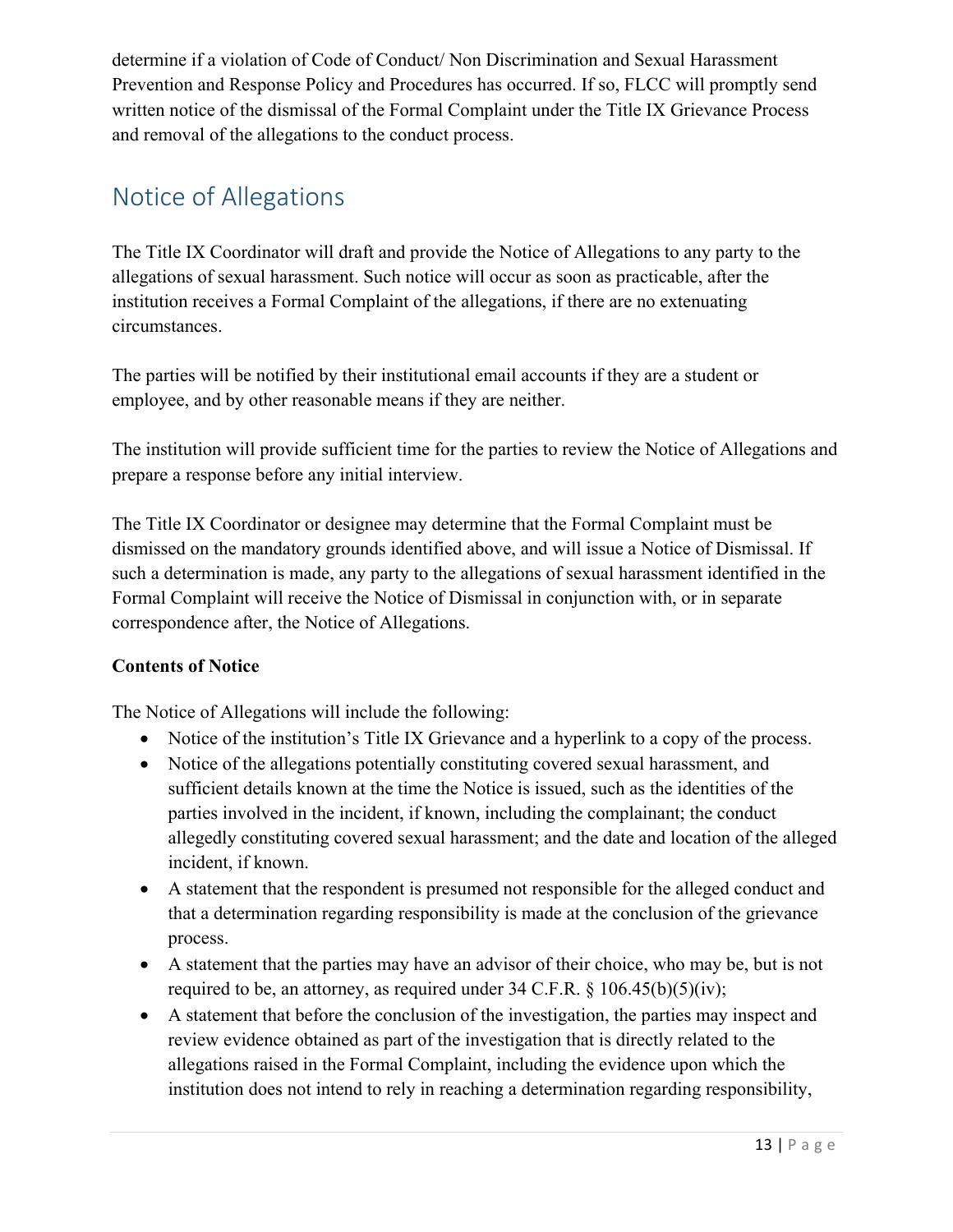and evidence that both tends to prove or disprove the allegations, whether obtained from a party or other source, as required under 34 C.F.R.  $\S 106.45(b)(5)(vi)$ ;

• A statement that deliberately false and/or malicious accusations under this policy, as opposed to allegations which, even if erroneous, are made in good faith, are a serious offense and will be subject to appropriate disciplinary action.

### **Ongoing Notice**

 If, in the course of an investigation, the institution decides to investigate allegations about the covered "sexual harassment" falling within the Title IX Grievance Policy, the institution will notify the parties whose identities are known of the additional allegations by their institutional complainant or respondent that are not included in the Notice of Allegations and are otherwise email accounts or other reasonable means.

 The parties will be provided sufficient time to review the additional allegations to prepare a response before any initial interview regarding those additional charges.

## <span id="page-13-0"></span>Advisor of Choice and Participation of Advisor of Choice

 FLCC will provide the parties equal access to advisors and support persons; any restrictions on advisor participation will be applied equally.

 not through an advocate or representative. Students participating as Complainant or Respondent they are required or are eligible to attend. The Advisor of Choice is not an advocate. Except FLCC has a long-standing practice of requiring students to participate in the process directly and in this process may be accompanied by an Advisor of Choice to any meeting or hearing to which where explicitly stated by this Policy, as consistent with the Final Rule, Advisors of Choice shall not participate directly in the process as per standard policy and practice of FLCC.

FLCC will not intentionally schedule meetings or hearings on dates where the Advisors of Choice for all parties are not available, provided that the Advisors act reasonably in providing available dates and work collegially to find dates and times that meet all schedules.

<span id="page-13-1"></span> FLCC will not be obligated to delay a meeting or hearing under this process more than five (5) FLCC's obligations to investigate and adjudicate in a prompt timeframe under Title IX and other college policies apply to matters governed under this Policy, and FLCC cannot agree to extensive delays solely to accommodate the schedule of an Advisor of Choice. The determination of what is reasonable shall be made by the Title IX Coordinator or designee. days due to the unavailability of an Advisor of Choice, and may offer the party the opportunity to obtain a different Advisor of Choice or utilize one provided by FLCC.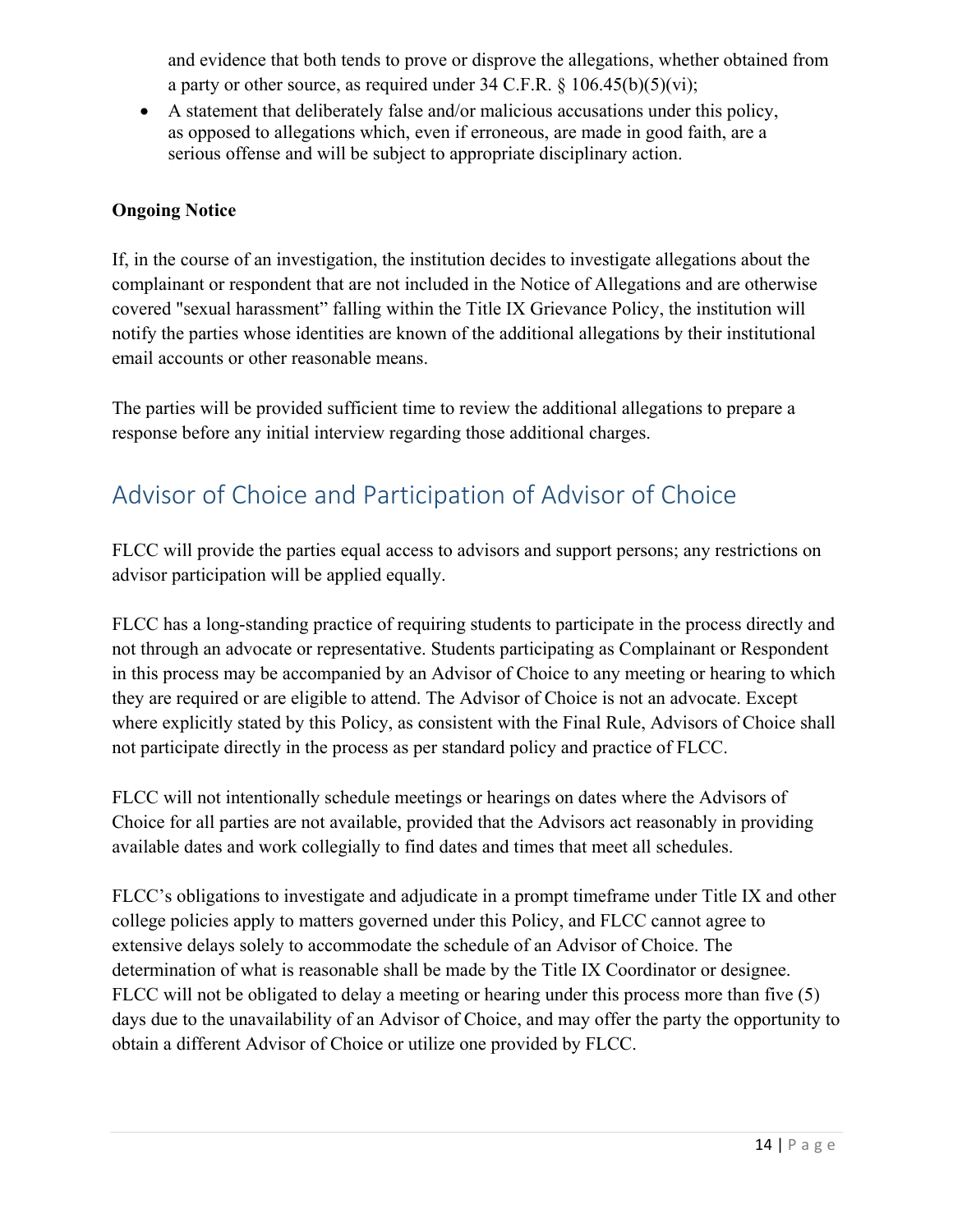## Notice of Meetings and Interviews

 FLCC will provide, to a party whose participation is invited or expected, written notice of the date, time, location, participants, and purpose of all hearings, investigative interviews, or other meetings with a party, with sufficient time for the party to prepare to participate.

## <span id="page-14-0"></span>Delays

 Conduct, or designee) provided that the requestor provides reasonable notice and the delay does Each party may request a one-time delay in the Grievance Process of up to five (5) days for good cause (granted or denied in the sole judgment of the Title IX Coordinator, Director of Student not overly inconvenience other parties.

For example, a request to take a five day pause made an hour before a hearing for which multiple parties and their advisors have traveled to and prepared for shall generally not be granted, while a request for a five day pause in the middle of investigation interviews to allow a party to obtain certain documentary evidence shall generally be granted.

The Title IX Coordinator or designee shall have sole judgment to grant further pauses in the Process.

## <span id="page-14-2"></span><span id="page-14-1"></span>Investigation General Rules of Investigations

 The Title IX investigator designated by the Title IX Coordinator will perform an investigation under a reasonably prompt timeframe of the conduct alleged to constitute covered sexual harassment after issuing the Notice of Allegations.

FLCC and not the parties, has the burden of proof and the burden of gathering evidence, i.e. the responsibility of showing a violation of this Policy has occurred. This burden does not rest with either party, and either party may decide not to share their account of what occurred or may decide not to participate in an investigation or hearing. This does not shift the burden of proof away from FLCC and does not indicate responsibility.

<span id="page-14-3"></span> FLCC cannot access, consider, or disclose medical records without a waiver from the party (or prove and disprove the allegations) as described below. parent, if applicable) to whom the records belong or of whom the records include information. FLCC will provide an equal opportunity for the parties to present witnesses, including fact and expert witnesses, and other inculpatory and exculpatory evidence, (i.e. evidence that tends to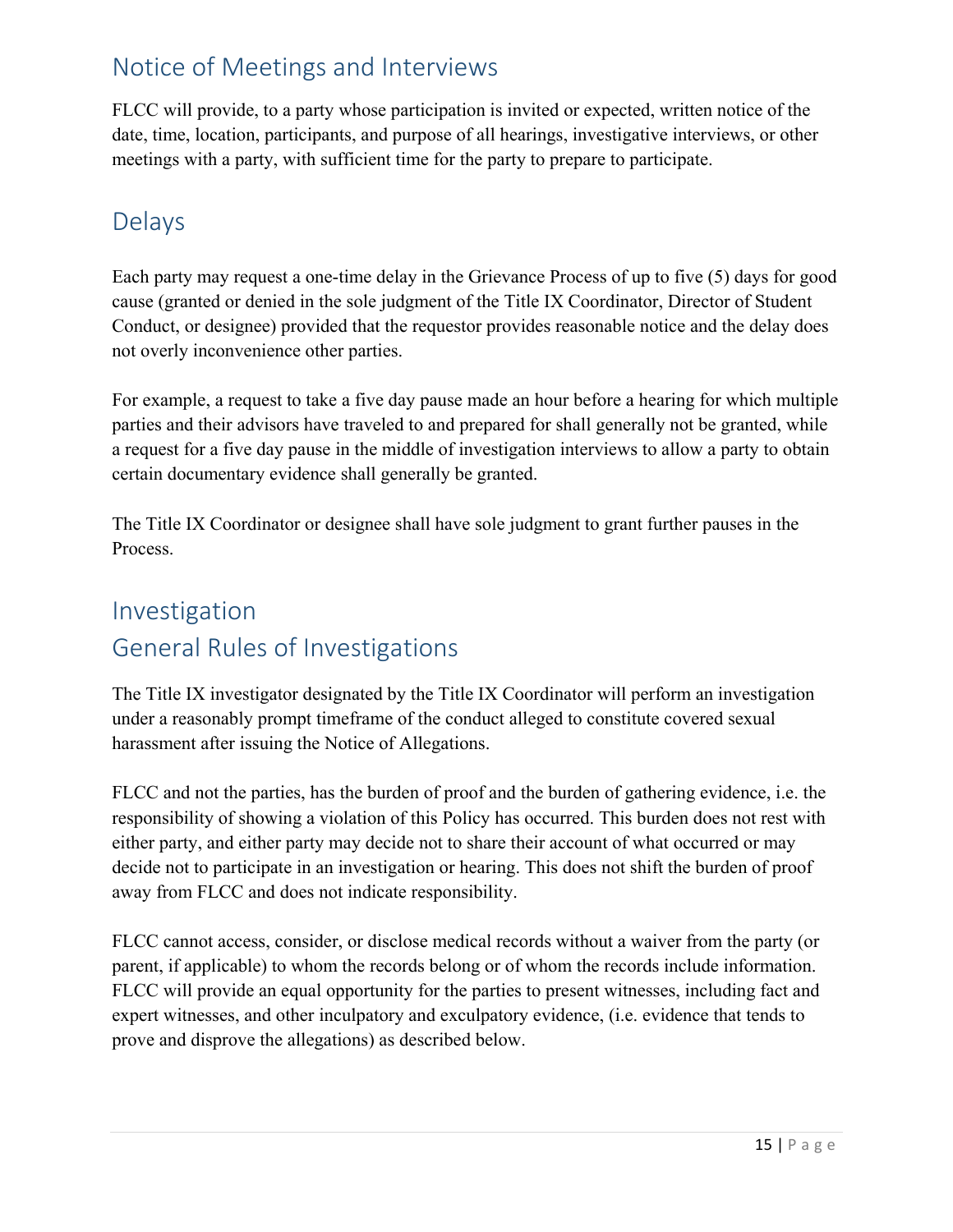## Inspection and Review of Evidence

 Prior to the completion of the investigation, the parties will have an equal opportunity to inspect and review the evidence obtained through the investigation. The purpose of the inspection and review process is to allow each party the equal opportunity to meaningfully respond to the evidence prior to conclusion of the investigation.

 is directly related to the allegations raised in the Formal Complaint. It will include any: Evidence that will be available for inspection and review by the parties will be any evidence that

- 1. Evidence that is relevant, even if that evidence does not end up being relied upon by the institution in making a determination regarding responsibility;
- 2. inculpatory or exculpatory evidence (i.e. evidence that tends to prove or disprove the allegations) that is directly related to the allegations, whether obtained from a party or other source.

 the parties' time to inspect and review evidence begins. All parties must submit any evidence they would like the investigator to consider prior to when

 The institution will send the evidence made available for each party and each party's advisor, if any, to inspect and review through an electronic format or a hard copy. The Institution is not under an obligation to use any specific process or technology to provide the evidence and shall have the sole discretion in terms of determining format and any restrictions or limitations on access.

The parties will have ten (10) business/school days to inspect and review the evidence and submit a written response by email to the investigator. The investigator will consider the parties' written responses before completing the Investigative Report.

The institution will provide copies of the parties' written responses to the investigator to all parties and their advisors, if any.

Any evidence subject to inspection and review will be available at any hearing, including for purposes of cross-examination.

 subject to inspection and review or use such evidence for any purpose unrelated to the Title IX The parties and their advisors must sign an agreement not to disseminate any of the evidence grievance process.

The parties and their advisors agree not to photograph or otherwise copy the evidence.

#### **Inclusion of Evidence Not Directly Related to the Allegations**

Evidence obtained in the investigation that is determined in the reasoned judgment of the investigator not to be directly related to the allegations in the Formal Complaint will not be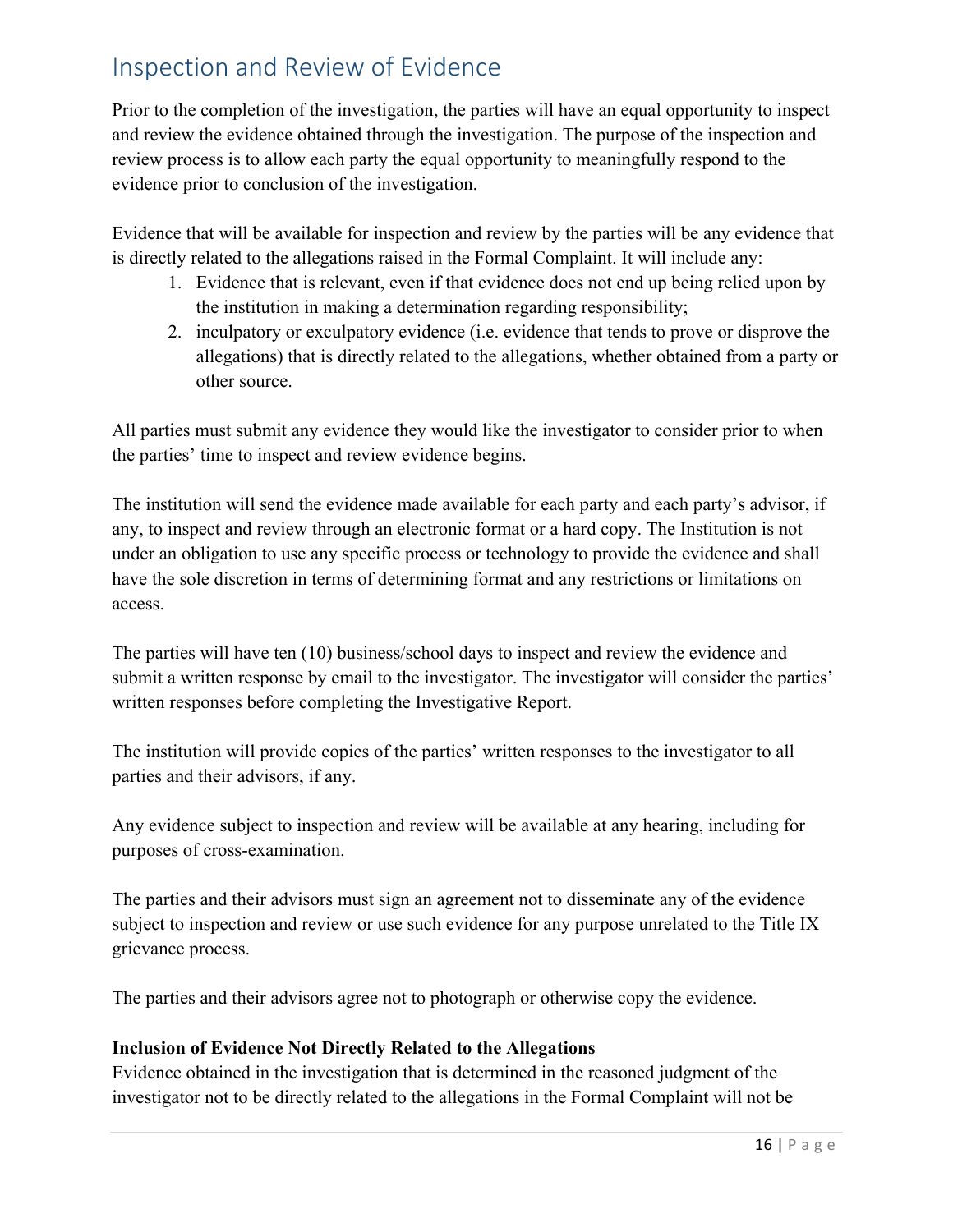disclosed, or may be appropriately redacted before the parties' inspection to avoid disclosure of personally identifiable information of a student. Any evidence obtained in the investigation that is kept from disclosure or appropriately redacted will be documented in a "privilege log" that may be reviewed by the parties and their advisors, if any. See, 85 Fed. Reg. 30026, 30438 (May 19, 2020).

## <span id="page-16-0"></span>Investigative Report

 The Title IX investigator designated by the Title IX Coordinator will create an Investigative Report that fairly summarizes relevant evidence.

The Investigative Report is not intended to catalog all evidence obtained by the investigator, but only to provide a fair summary of that evidence.

 disprove the allegations - relevant evidence) will be referenced in the Investigative Report. Only relevant evidence (including both inculpatory and exculpatory  $-$  i.e. tending to prove and

 information is contained in documents or evidence that is/are otherwise relevant. See, 85 Fed. The investigator may redact irrelevant information from the Investigative Report when that Reg. 30026, 30304 (May 19, 2020).

### <span id="page-16-1"></span>**Hearings**

### **General Rules of Hearings**

FLCC will not issue a disciplinary sanction arising from an allegation of covered sexual harassment without holding a live hearing*.* 

 location, or, at FLCC's discretion, any or all parties, witnesses, and other participants may simultaneously to see and hear each other. At its discretion, FLCC may delay or adjourn a The live hearing may be conducted with all parties physically present in the same geographic appear at the live hearing virtually through WebEx. This technology will enable participants hearing based on technological errors not within a party's control.

 recording or transcript will be made available to the parties for inspection and review. No All proceedings will be recorded through audio recording or audiovisual recording. That unauthorized audio or video recording of any kind is permitted during investigation meetings or other process or proceedings under this policy.

Prior to obtaining access to any evidence, the parties and their advisors must sign an agreement not to disseminate any of the testimony heard or evidence obtained in the hearing or use such testimony or evidence for any purpose unrelated to the Title IX Grievance Process. Once signed, this Agreement may not be withdrawn See, 85 Fed. Reg. 30026, 30435 (May 19, 2020).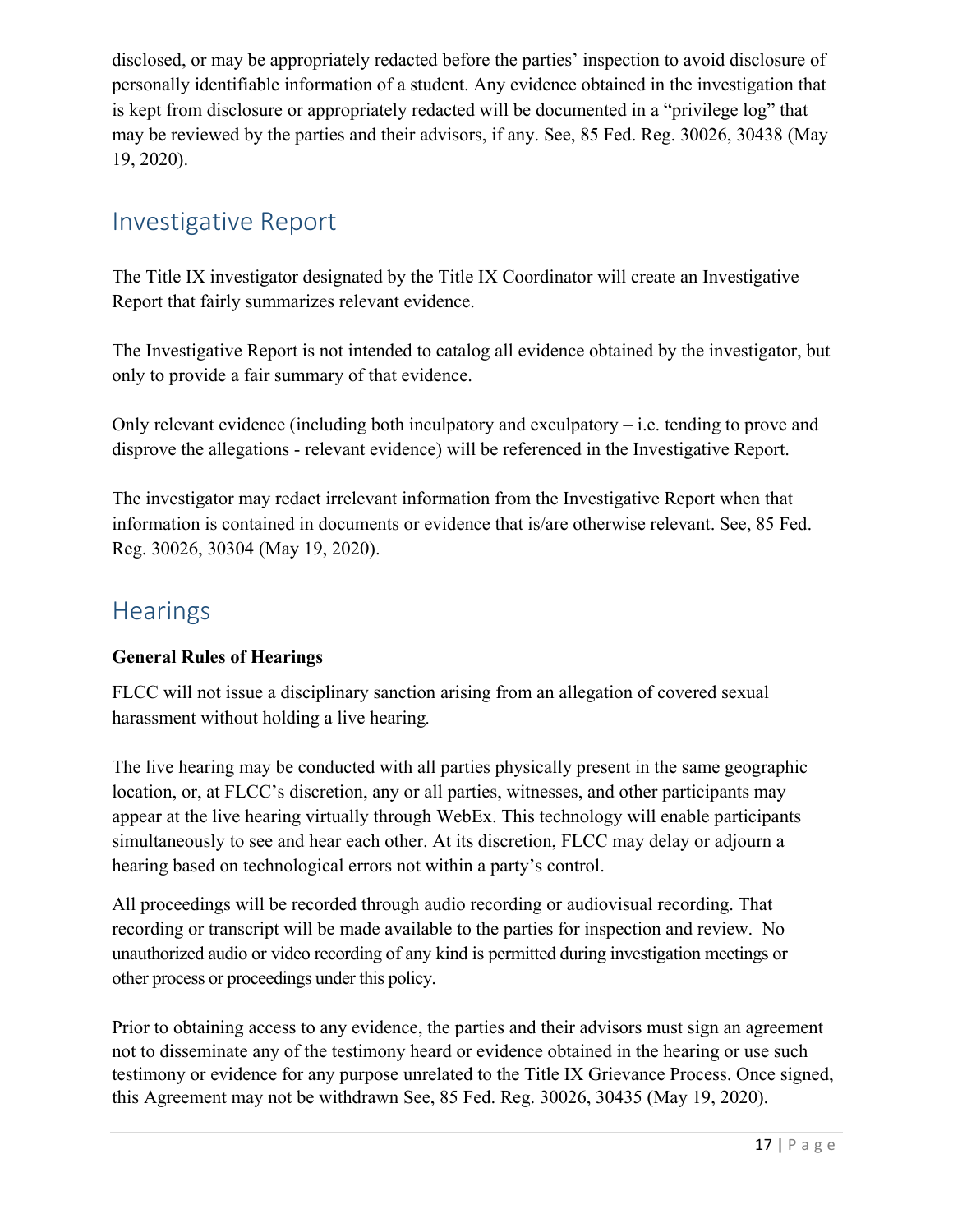#### **Continuances or Granting Extensions**

 FLCC may determine that multiple sessions or a continuance (i.e. a pause on the continuation of the hearing until a later date or time) is needed to complete a hearing. If so, FLCC will notify all participants and endeavor to accommodate all participants' schedules and complete the hearing as promptly as practicable.

### **Participants in the Live Hearing**

Live hearings are not public, and the only individuals permitted to participate in the hearing are as follows:

### *Complainant and Respondent (The Parties)*

- The parties cannot waive the right to a live hearing.
- gathered that does not constitute a "statement" by that party. 85 Fed. Reg. 30026, 30361 • The institution may still proceed with the live hearing in the absence of a party, and may reach a determination of responsibility in their absence, including through any evidence (May 19, 2020).
	- For example, A verbal or written statement constituting part or all of the sexual harassment itself is not a "prior statement" that must be excluded if the maker of the statement does not submit to cross-examination about that statement. In other words, a prior statement would not include a document, audio recording, audiovisual reading, and digital media, including but not limited to text messages, emails, and social media postings, that constitute the conduct alleged to have been the act of sexual harassment under the formal complaint. See, OCR Blog (May 22, 2020), available at *<https://www2.ed.gov/about/offices/list/ocr/blog/20200522.html>*
- • FLCC will not threaten, coerce, intimidate or discriminate against the party in an attempt to secure the party's participation. See 34 C.F.R. § 106.71; see also 85 Fed. Reg. 30026, 30216 (May 19, 2020).
- If a party does not submit to cross-examination, the decision-maker cannot rely on any prior statements made by that party in reaching a determination regarding responsibility, but may reach a determination regarding responsibility based on evidence that does not constitute a "statement" by that party.
- The decision-maker cannot draw an inference about the determination regarding responsibility based solely on a party's absence from the live hearing or refusal to answer cross examination or other questions. See 34 C.F.R. §106.45(b)(6)(i).
- The parties shall be subject to the institution's Rules of Decorum

#### *The Decision-maker*

• The hearing body will consist of a single decision-maker.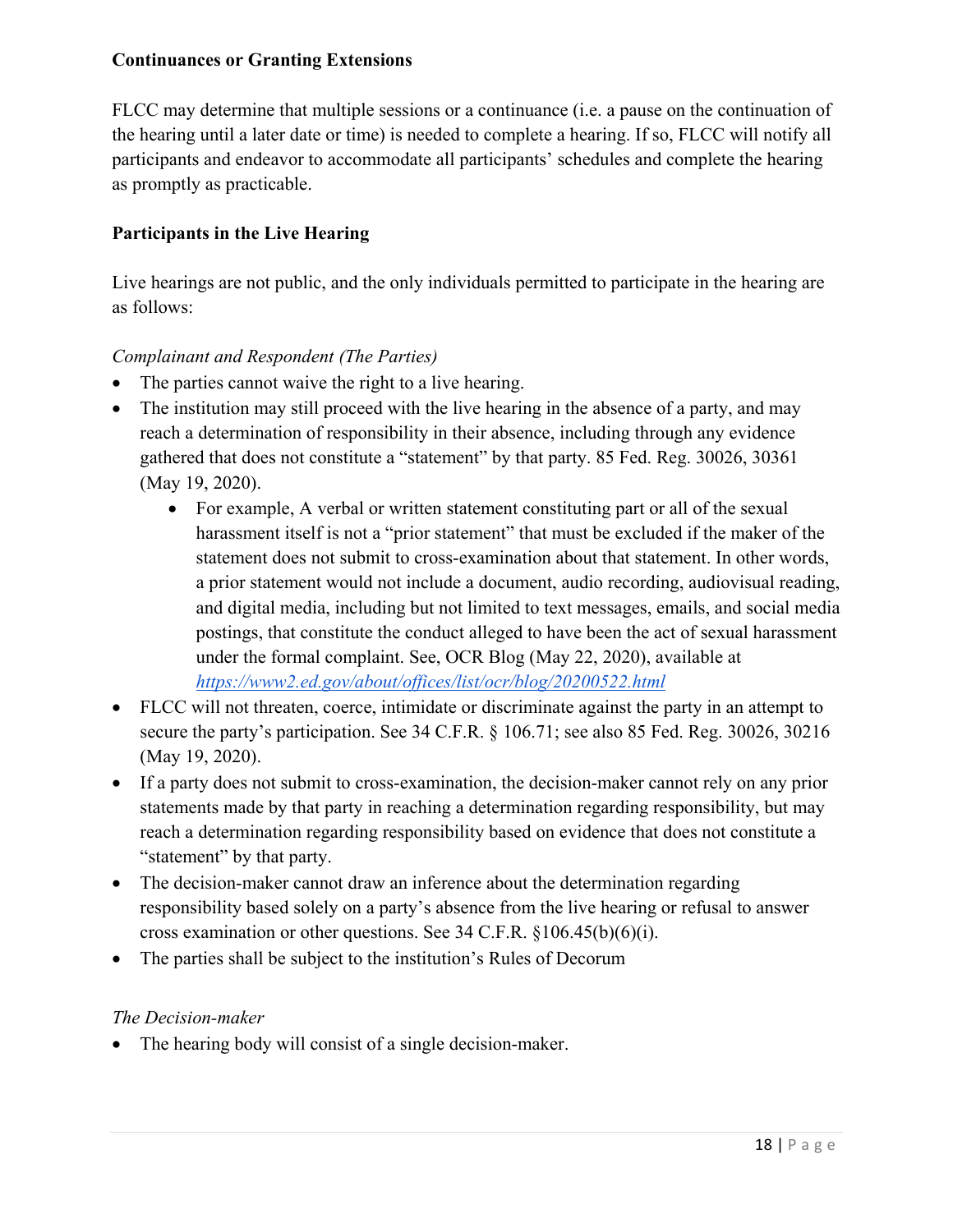- No member of the hearing body will also have served as the Title IX Coordinator, Title IX investigator, or advisor to any party in the case, nor may any member of the hearing body serve on the appeals body in the case.
- complainants or respondents generally, or in favor or against the parties to the particular case. • No member of the hearing body will have a conflict of interest or bias in favor of or against
- • The hearing body will be trained on topics including how to serve impartially, issues of relevance, including how to apply the rape shield protections provided for complainants, and any technology to be used at the hearing.
- • The parties will have an opportunity to raise any objections regarding a decision-maker's actual or perceived conflicts of interest or bias at the commencement of the live hearing.

### *Advisor of choice*

- • The parties have the right to select an advisor of their choice, who may be, but does not have to be, an attorney.
- The advisor of choice may accompany the parties to any meeting or hearing they are permitted to attend, but may not speak for the party, except for the purpose of crossexamination.
- advisor. As a result, if a party does not select an advisor, the institution will select an advisor charge to the party. • The parties are not permitted to conduct cross-examination; it must be conducted by the to serve in this role for the limited purpose of conducting the cross-examination at no fee or
- complainants or respondents generally, or in favor or against the parties to the particular case. • The advisor is not prohibited from having a conflict of interest or bias in favor of or against
- The advisor is not prohibited from being a witness in the matter.
- If a party does not attend the live hearing, the party's advisor may appear and conduct crossexamination on their behalf. 85 Fed. Reg. 30026, 30340 (May 19, 2020).
- If neither a party nor their advisor appear at the hearing, FLCC will provide an advisor to appear on behalf of the non-appearing party. See, 85 Fed. Reg. 30026, 30339-40 (May 19, 2020).
- Advisors shall be subject to the institution's Rules of Decorum, and may be removed upon violation of those Rules.

#### *Witnesses*

- Witnesses cannot be compelled to participate in the live hearing, and have the right not to participate in the hearing free from retaliation. See, 85 Fed. Reg. 30026, 30360 (May 19, 2020).
- cannot rely on any statements made by that witness in reaching a determination regarding responsibility, including any statement relayed by the absent witness to a witness or party • If a witness does not submit to cross-examination, as described below, the decision-maker who testifies at the live hearing. 85 Fed. Reg. 30026, 30347 (May 19, 2020).
- Witnesses shall be subject to the institution's Rules of Decorum.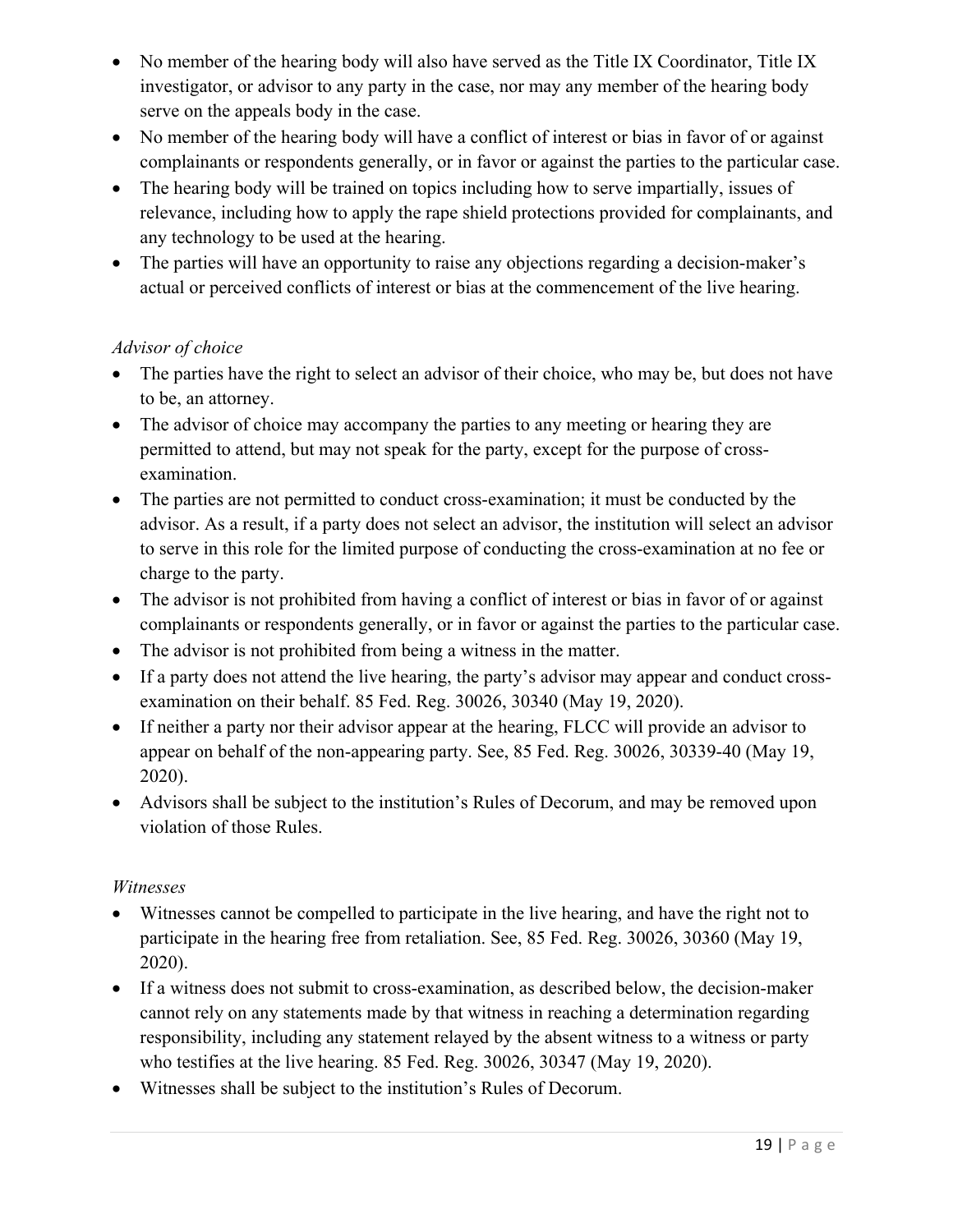#### **Hearing Procedures**

 For all live hearings conducted under this Title IX Grievance Process, the procedure will be as follows:

- The Administrative Hearing Officer, "AHO", will open and establish rules and expectations for the hearing;
- The Parties will each be given the opportunity to provide opening statements;
- The AHO will ask questions of the Parties and Witnesses;
- Parties will be given the opportunity for live cross-examination after the AHO conducts its initial round of questioning; During the Parties' cross-examination, the AHO will have the authority to pause cross-examination at any time for the purposes of asking the AHO's own follow up questions; and any time necessary in order to enforce the established rules of decorum.
- Should a Party or the Party's Advisor choose not to cross-examine a Party or Witness, the Party shall affirmatively waive cross-examination through a written or oral statement to the AHO. A Party's waiver of cross-examination does not eliminate the ability of the AHO to use statements made by the Party.

### **Live Cross-Examination Procedure**

Each party's advisor will conduct live cross-examination of the other party or parties and witnesses. During this live-cross examination the advisor will ask the other party or parties and witnesses relevant questions and follow-up questions, including those challenging credibility directly, orally, and in real time.

Before any cross-examination question is answered, the AHO will determine if the question is relevant. Cross-examination questions that are duplicative of those already asked, including by the AHO may be deemed irrelevant if they have been asked and answered.

#### **Review of Recording**

The recording of the hearing will be available for review by the parties within 2 business days, unless there are any extenuating circumstances. The recording of the hearing will not be provided to parties or advisors of choice.

## <span id="page-19-0"></span>Determination Regarding Responsibility

#### **Standard of Proof**

 FLCC uses the preponderance of the evidence standard for investigations and determinations regarding responsibility of formal complaints covered under this Policy. This means that the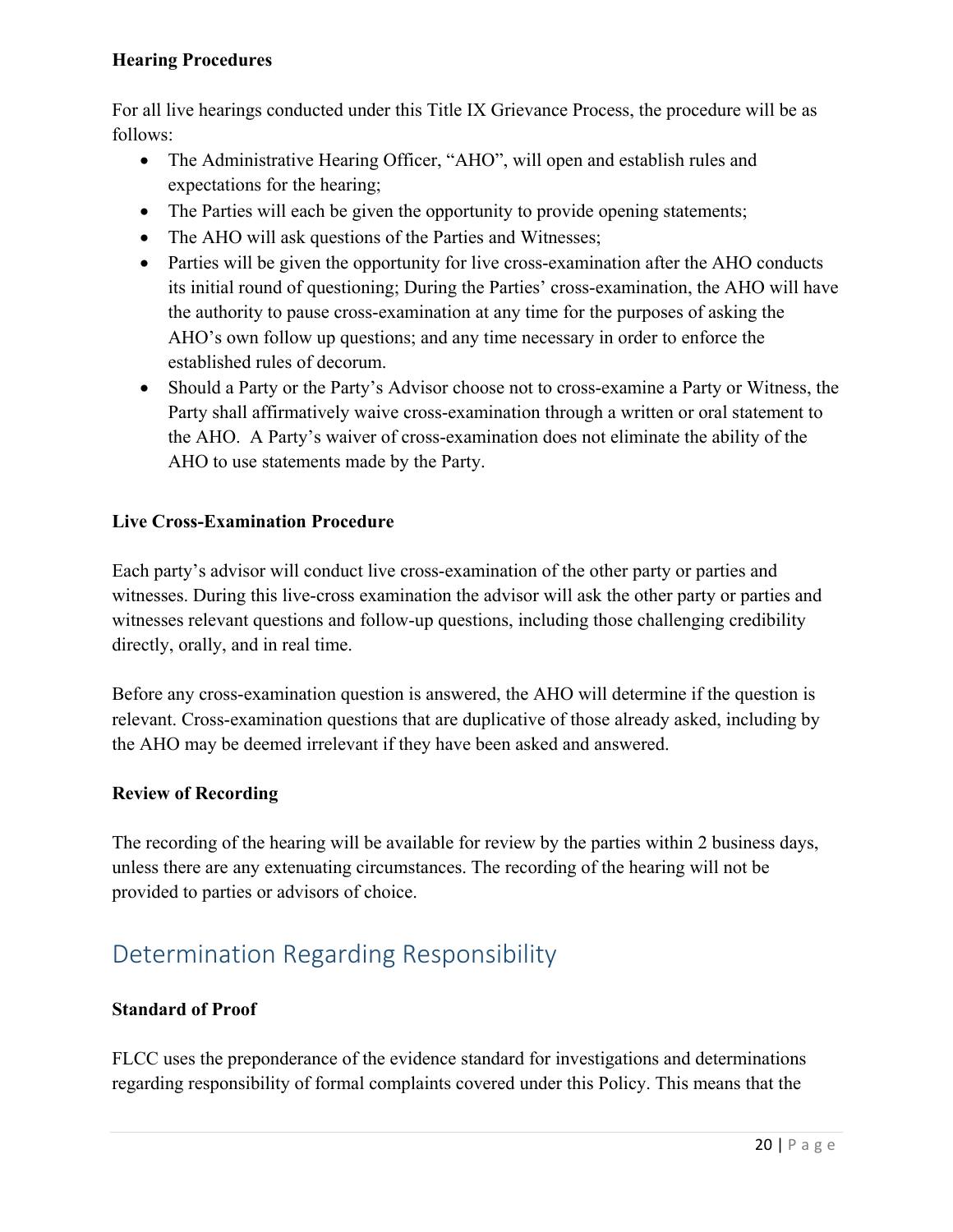investigation and hearing determines whether it is more likely than not that a violation of the Policy occurred to a neutral decision maker.

### **General Considerations for Evaluating Testimony and Evidence**

While the opportunity for cross-examination is required in all Title IX hearings, determinations regarding responsibility may be based in part, or entirely, on documentary, audiovisual, and digital evidence, as warranted in the reasoned judgment of the Decision-maker.

Decision-makers shall not draw inferences regarding a party or witness' credibility based on the party or witness' status as a complainant, respondent, or witness, nor shall it base its judgments in stereotypes about how a party or witness would or should act under the circumstances.

 plausibility of their testimony, the consistency of their testimony, and its reliability in light of Generally, credibility judgments should rest on the demeanor of the party or witness, the corroborating or conflicting testimony or evidence.

 or incomplete, or if the party or witness is displaying stress or anxiety. Still, credibility judgments should not rest on whether a party or witness' testimony is non-linear

Decision makers will afford the highest weight relative to other testimony to first-hand testimony by parties and witnesses regarding their own memory of specific facts that occurred. Both inculpatory and exculpatory (i.e. tending to prove and disprove the allegations) evidence will be weighed in equal fashion.

Except where specifically barred by the Title IX Final Rule, a witness' testimony regarding third-party knowledge of the facts at issue will be allowed, but will generally be accorded lower weight than testimony regarding direct knowledge of specific facts that occurred.

 testimony of the expert relative to fact witnesses, and any expert testimony that is not directed to The Final Rule requires that FLCC allow parties to call "expert witnesses" for direct and cross examination. While the expert witness will be allowed to testify and be crossed as required by the Final Rule, the decision-maker will be instructed to afford lower weight to non-factual the specific facts that occurred in the case will be afforded lower weight relative to fact witnesses, regardless of whether the expert witness testimony is the subject of cross examination and regardless of whether all parties present experts as witnesses.

 character witnesses will be allowed to testify and be crossed as required by the Final Rule, the The Final Rule requires that FLCC allow parties to call character witnesses to testify. While the decision-maker will be instructed to afford very low weight to any non-factual character testimony of any witness.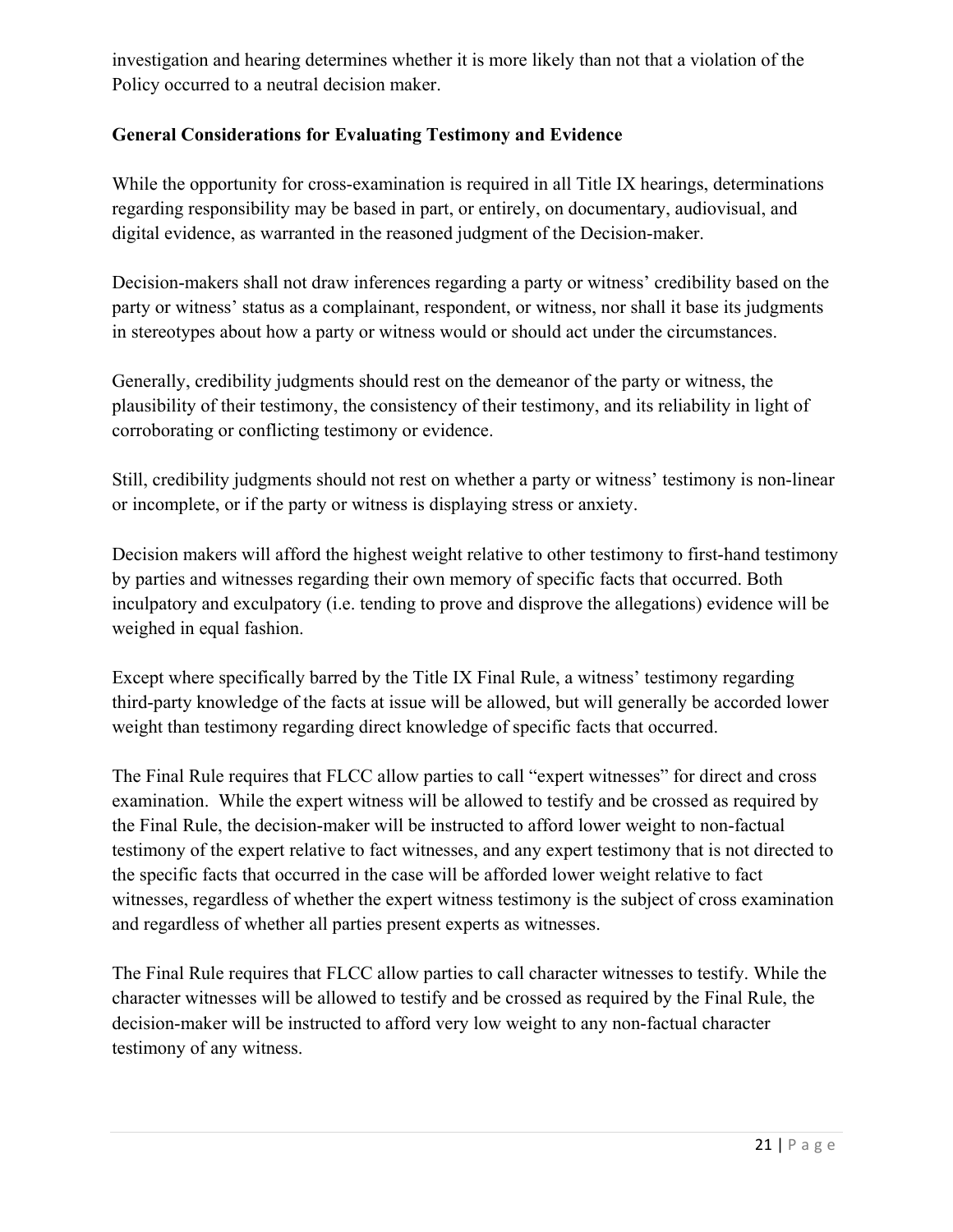The Final Rule requires that FLCC admit and allow testimony regarding polygraph tests ("lie testify and be crossed as required by the Final Rule, the decision-maker will be instructed to detector tests") and other procedures that are outside of standard use in academic and nonacademic conduct processes. While the processes and testimony about them will be allowed to afford lower weight to such processes relative to the testimony of fact witnesses.

Where a party or witness' conduct or statements demonstrate that the party or witness is engaging in retaliatory conduct, including but not limited to witness tampering and intimidation, the FLCC may draw an adverse inference as to that party or witness' credibility.

### **Components of the Determination Regarding Responsibility**

 The written Determination Regarding Responsibility will be issued simultaneously to all parties through their institution email account, or other reasonable means as necessary. The Determination will include:

- 1. Identification of the allegations potentially constituting covered sexual harassment;
- parties and witnesses, site visits, methods used to gather other evidence, and hearings 2. A description of the procedural steps taken from the receipt of the formal complaint through the determination, including any notifications to the parties, interviews with held;
- 3. Findings of fact supporting the determination;
- 4. Conclusions regarding which section of the Code of Conduct/ Non Discrimination and Sexual Harassment Prevention and Response Policy and Procedures, if any, the respondent has or has not violated.
- 5. For each allegation:
	- a. A statement of, and rationale for, a determination regarding responsibility;
	- b. A statement of, and rationale for, any disciplinary sanctions the recipient imposes on the respondent; and
	- c. A statement of, and rationale for, whether remedies designed to restore or preserve equal access to the recipient's education program or activity will be provided by the recipient to the complainant; and
- 6. The recipient's procedures and the permitted reasons for the complainant and respondent to appeal (described below in "Appeal").

### **Timeline of Determination Regarding Responsibility**

 If there are no extenuating circumstances, the determination regarding responsibility will be issued by FLCC within ten (10) business days of the completion of the hearing.

### **Finality**

The determination regarding responsibility becomes final either on the date that the institution provides the parties with the written determination of the result of the appeal, if an appeal is filed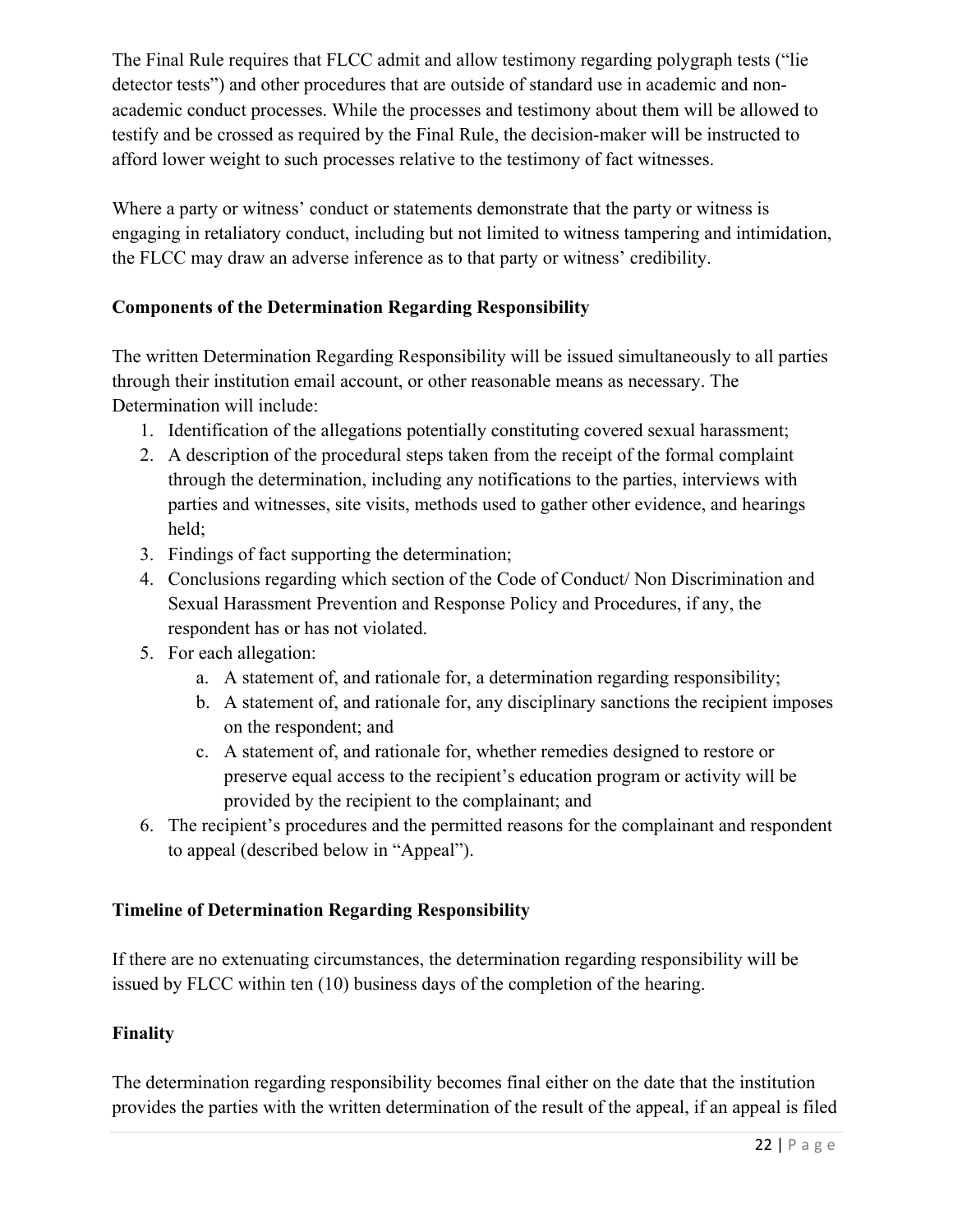filed, the date on which the opportunity to appeal expires. consistent with the procedures and timeline outlined in "Appeals" below, or if an appeal is not

## <span id="page-22-0"></span>Appeals

Each party may appeal (1) the dismissal of a formal complaint or any included allegations and/or (2) a determination regarding responsibility. To appeal, a party must submit their written appeal within (15) school/calendar/business days of being notified of the decision, indicating the grounds for the appeal.

The limited grounds for appeal available are as follows:

- • Procedural irregularity that affected the outcome of the matter (i.e. a failure to follow the institution's own procedures);
- • New evidence that was not reasonably available at the time the determination regarding responsibility or dismissal was made, that could affect the outcome of the matter;
- general, that affected the outcome of the matter. • The Title IX Coordinator, investigator(s), or decision-maker(s) had a conflict of interest or bias for or against an individual party, or for or against complainants or respondents in

The submission of appeal stays any sanctions for the pendency of an appeal. Supportive measures and remote learning opportunities remain available during the pendency of the appeal.

If a party appeals, the institution will as soon as practicable notify the other party in writing of the appeal, however the time for appeal shall be offered equitably to all parties and shall not be extended for any party solely because the other party filed an appeal.

 Appeals may be no longer than 3 pages (including attachments). Appeals should be submitted in Appeals should use footnotes, not endnotes. Appeals that do not meet these standards may be returned to the party for correction, but the time for appeal will not be extended unless there is electronic form using ARIAL or TIMES NEW ROMAN, 12 point font, and single-spaced. evidence that technical malfunction caused the appeal document not to meet these standards.

Appeals will be decided by a hearing panel, who will be free of conflict of interest and bias, and will not serve as investigator, Title IX Coordinator, or hearing decision maker in the same matter.

 Outcome of appeal will be provided in writing simultaneously to both parties, and include rationale for the decision.

## <span id="page-22-1"></span>Retaliation

FLCC will keep the identity of any individual who has made a report or complaint of sex discrimination confidential, including the identity of any individual who has made a report or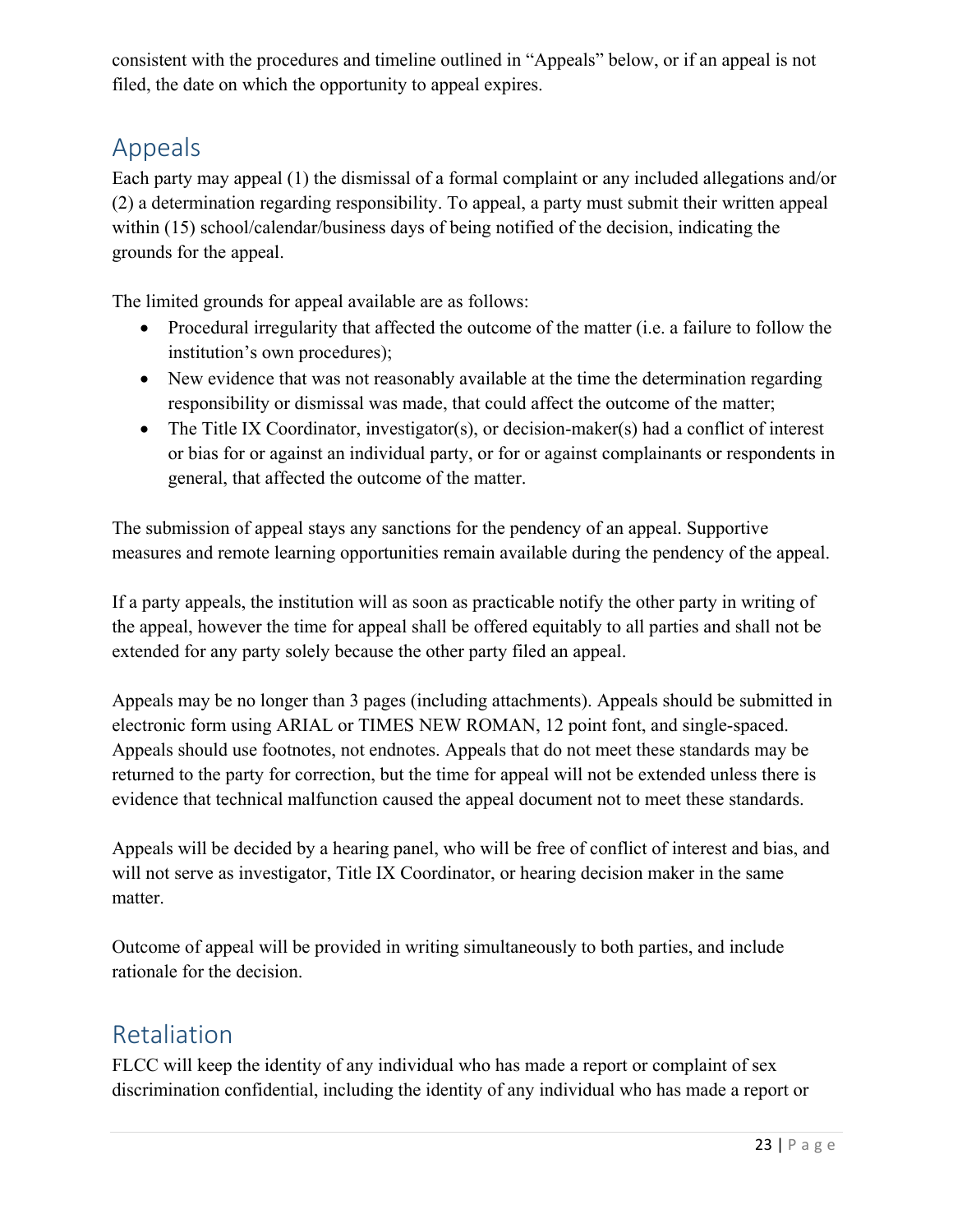filed a Formal Complaint of sexual harassment under this Title IX Grievance Policy, any this Title IX Grievance Policy. Complainant, any individual who has been reported to be the perpetrator of sex discrimination, any Respondent, and any witness, except as permitted by the FERPA statute, 20 U.S.C. 1232g, or FERPA regulations, 34 CFR part 99, or as required by law, or to carry out the purposes of 34 CFR part 106, including the conduct of any investigation, hearing, or judicial proceeding under

 purpose of interfering with any right or privilege secured by Title IX of the Education No person may intimidate, threaten, coerce, or discriminate against any individual for the Amendments of 1972 or its implementing regulations.

 participate in any manner in an investigation, proceeding or hearing under this Title IX No person may intimidate, threaten, coerce, or discriminate against any individual because the individual has made a report or complaint, testified, assisted, or participated or refused to Grievance Policy.

 right or privilege secured by Title IX or its implementing regulations constitutes retaliation. This includes any charges filed against an individual for code of conduct violations that do not witnesses are hesitant to report to College officials or participate in resolution processes complainants choose to report to College officials, and that witnesses come forward to share Any intimidation, threats, coercion, or discrimination, for the purpose of interfering with any involve sex discrimination or sexual harassment, but that arise from the same facts or circumstances as a report or complaint of sex discrimination or a report or Formal Complaint of sexual harassment. The College community encourages the reporting of misconduct and crimes by complainants and witnesses. Sometimes, students who are complainants or because they fear that they themselves may be accused of policy violations, such as underage drinking at the time of the incident. It is in the best interests of this community that what they know. To encourage reporting, this policy offers complainants and witnesses amnesty from minor policy violations related to the incident.

 Complaints alleging retaliation may be filed according to the Code of Conduct/ Non Discrimination and Sexual Harassment Prevention and Response Policy and Procedures.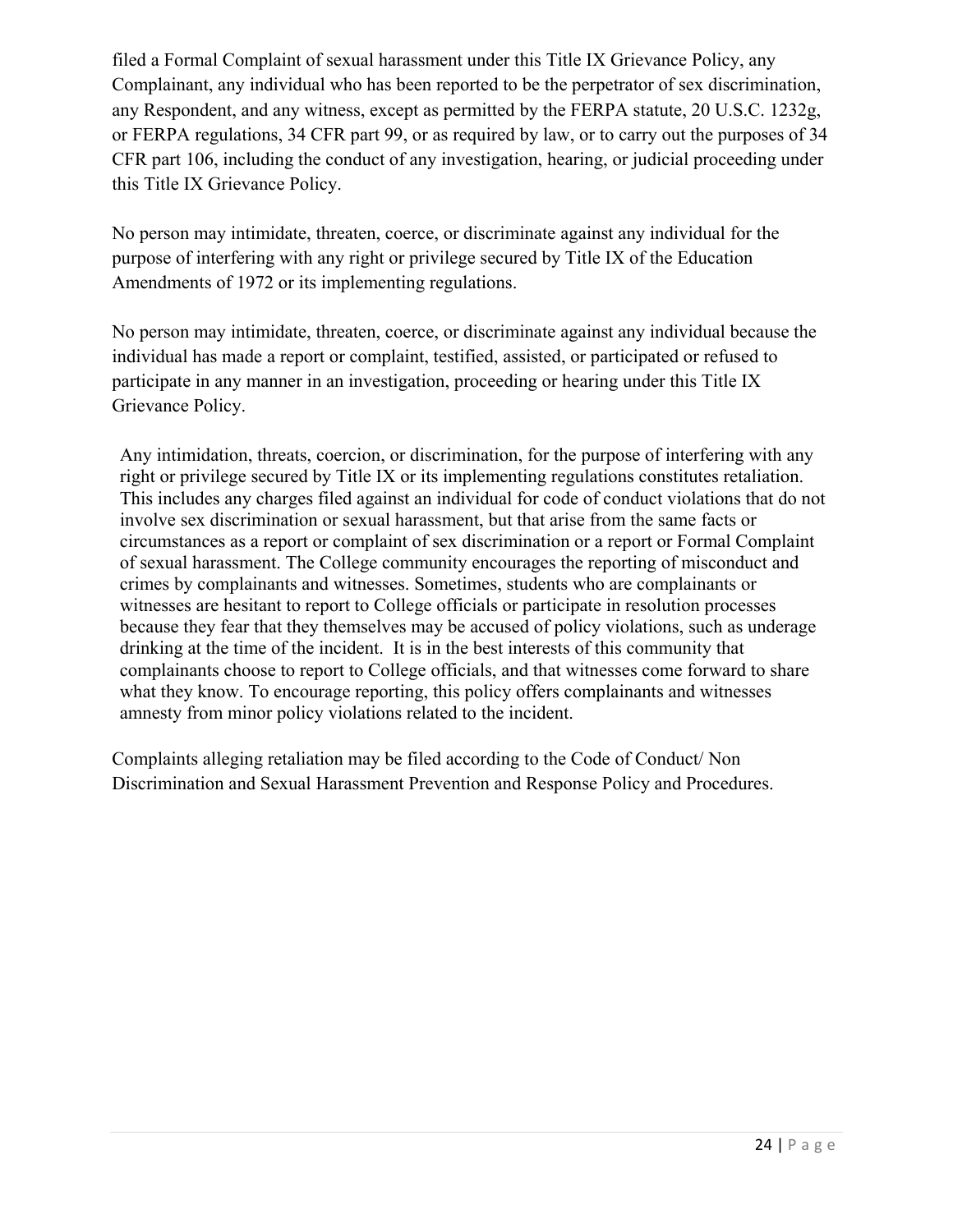## <span id="page-24-0"></span>Appendix A: Title IX Decision Tree

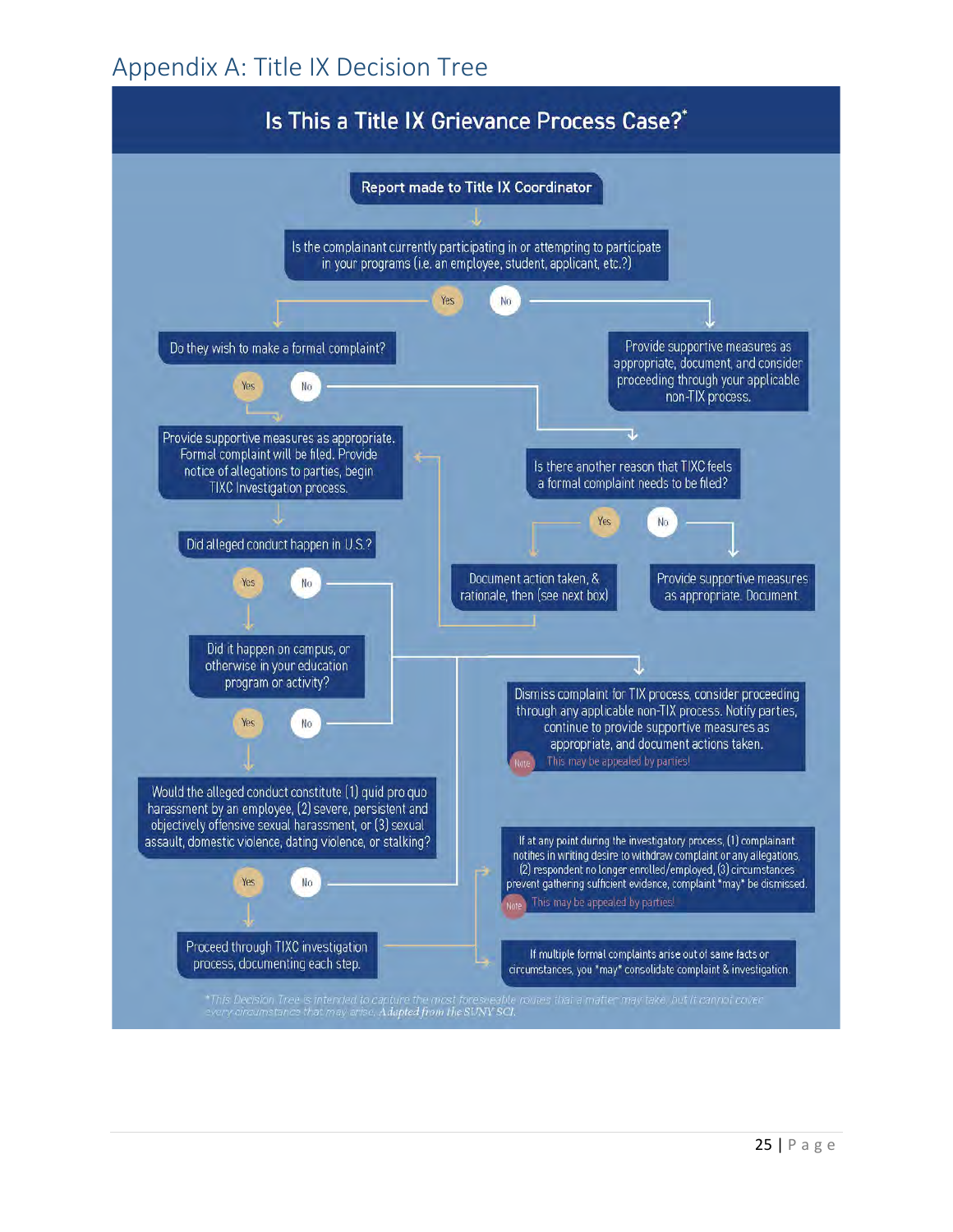## <span id="page-25-0"></span>Appendix B: Guide for Determining Relevance

#### **What is the purpose of this Guide?**

 On May 19, 2020, the U.S. Department of Education issued Final Rules governing the Title IX covered reports of Title IX sexual harassment, including sexual violence. This hearing must grievance process, effective August 14, 2020. The Final Rule requires that all colleges and universities hold a live hearing before making any determination regarding responsibility for provide for live cross-examination by the parties' advisors.

Any question posed by the advisors must be evaluated for "relevance" in real time by the hearing officer. According to Final Rule  $\S 106.45(b)(6)(i)$ :

 explain any decision to exclude a question as not relevant. Only relevant cross-examination and other questions may be asked of a party or witness. Before a complainant, respondent, or witness answers a cross-examination or other question, the decision-maker(s) must first determine whether the question is relevant and

#### **What is a relevant question?**

The Department of Education encourages institutions to apply the "plain and ordinary meaning" of relevance in their determinations. 85 Fed. Reg. 30026, 30304 (May 19, 2020). Basically, a relevant question will ask whether the facts material to the allegations under investigation are more or less likely to be true. Id. at 30294. A question not directly related to the allegations will generally be irrelevant.

 surprising but not be relevant. Officials should use common sense in this understanding. Things may be interesting or

 possible (or clearly stated) motives, who the question is directed to, or the tone or style used to gender of the party for whom it is asked or to whom it is asked, nor based upon their status as orientation, disability). Relevance decisions should be made on a question-by-question basis, looking narrowly at whether the question seeks information that will aid the decision-maker in making the underlying determination. The relevance decision should not be based on who asked the question, their ask about the fact. Relevance decisions should not be based in whole or in part upon the sex or complainant or respondent, past status as complainant or respondent, any organizations of which they are a member, or any other protected class covered by federal or state law (e.g. race, sexual

If a question is relevant but offered in an abusive or argumentative manner, the decision-maker has the discretion to ask the advisor to rephrase the question in an appropriate manner, consistent with the institution's decorum policy for hearings.

#### **What if the question is "prejudicial" and concerns sensitive or embarrassing issues?**

Much of the content within these hearings may be considered sensitive and/or embarrassing by parties or advisors. However, relevant questions need to be considered *even if* a party or advisor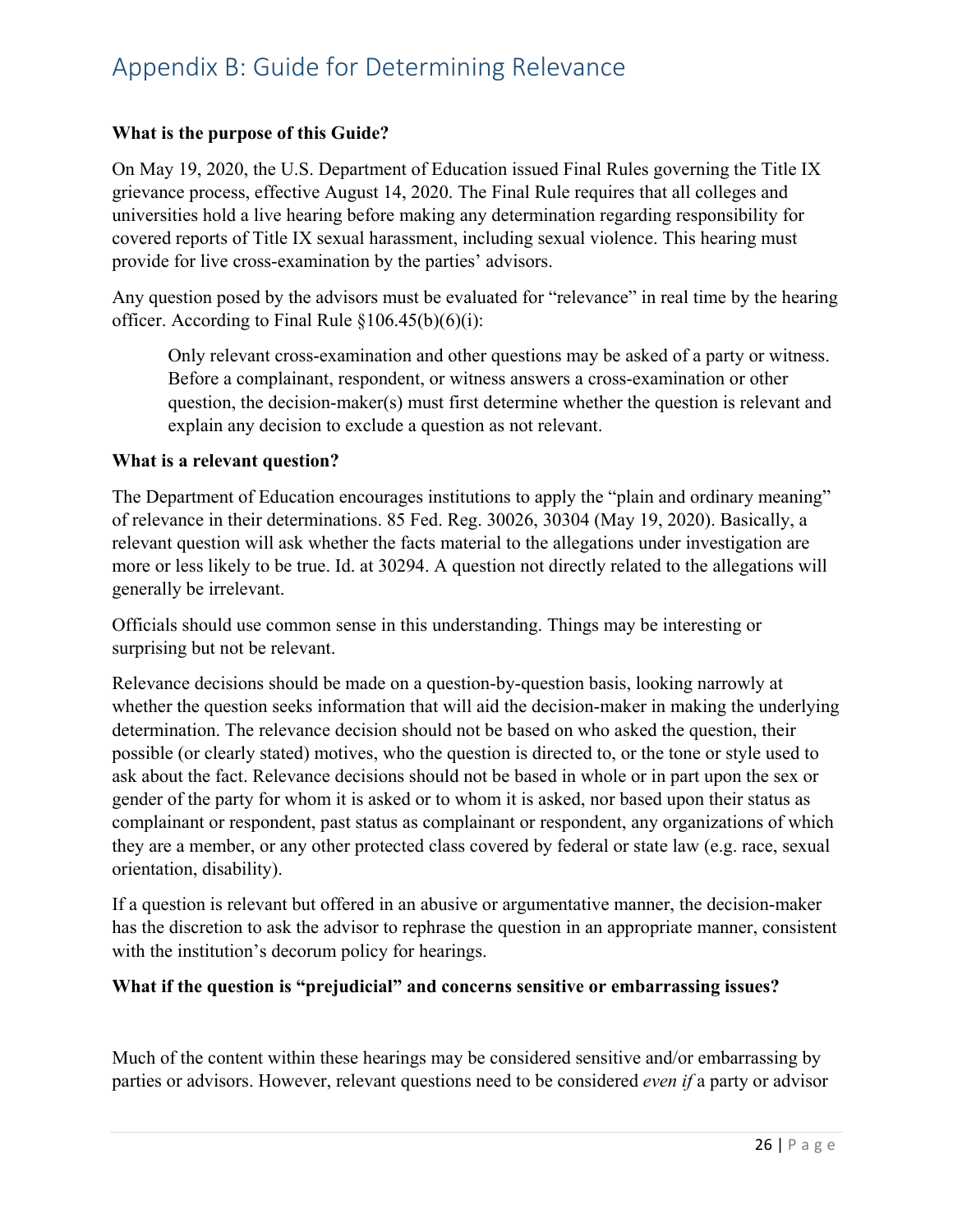believes the danger of unfair prejudice substantially outweighs their probative value.<sup>[2](#page-26-0)</sup> Only irrelevant questions (detailed below), including about the complainant's prior sexual history, may be excluded.

### **What is an irrelevant question?**

#### *Question about Complainant's Prior Sexual Behavior or Sexual Predisposition*

 Questions and evidence about the complainant's sexual predisposition or prior sexual behavior are not relevant, unless:

- 1. such questions and evidence about the complainant's prior sexual behavior are offered to prove that someone other than the respondent committed the conduct alleged by the complainant, or
- 2. if the questions and evidence concern specific incidents of the complainant's prior sexual behavior with respect to the respondent and are offered to prove consent. 34 C.F.R. §  $106.45(6)(i)$ .

### *Question regarding Privileged Information*

Questions that constitute, or seek disclosure of, information protected under a legally-recognized privilege are irrelevant. 34 C.F.R.  $\S$  106.45(1)(x). Depending on your state, individuals with legal privilege may include medical providers (physician, dentist, podiatrist, chiropractor, nurse), psychologists, clergy, rape crisis counselors, and social workers. (for instance, New York's "laws of privilege" are listed within [CPLR Article 45;](https://www.nysenate.gov/legislation/laws/CVP/A45) Each state has its own rules around privilege).

#### *Questions about Undisclosed Medial Records*

 are irrelevant unless the party has given voluntary, written consent. 85 Fed. Reg. 30026, 30294 Questions that call for information about any party's medical, psychological, and similar records (May 19, 2020).

#### *Duplicative Questions*

l

 Questions that repeat, in sum or substance, questions already asked by the decision-maker prior process, during direct examination), may be ruled duplicative, and therefore irrelevant.<sup>3</sup> to cross-examination, or by a party's advisor during cross-examination (and if part of your

#### **How should the decision-maker reach a relevance determination?**

 determining the relevance of the question before it is asked. If the decision-maker is a single individual, the decision-maker will be solely responsible for

If the decision-maker is a panel, the panel's Chair will make all determinations of relevance.

### **What should the relevance determination consist of?**

<span id="page-26-0"></span><sup>2</sup>85 Fed. Reg. 30026, 30294 (May 19, 2020).

<span id="page-26-1"></span><sup>3</sup>*See* 85 Fed. Reg. 30026, 30331 (May 19, 2020) ("nothing in the final regulations precludes a recipient from adopting and enforcing (so long as it is applied clearly, consistently, and equally to the parties) a rule that deems duplicative questions to be irrelevant").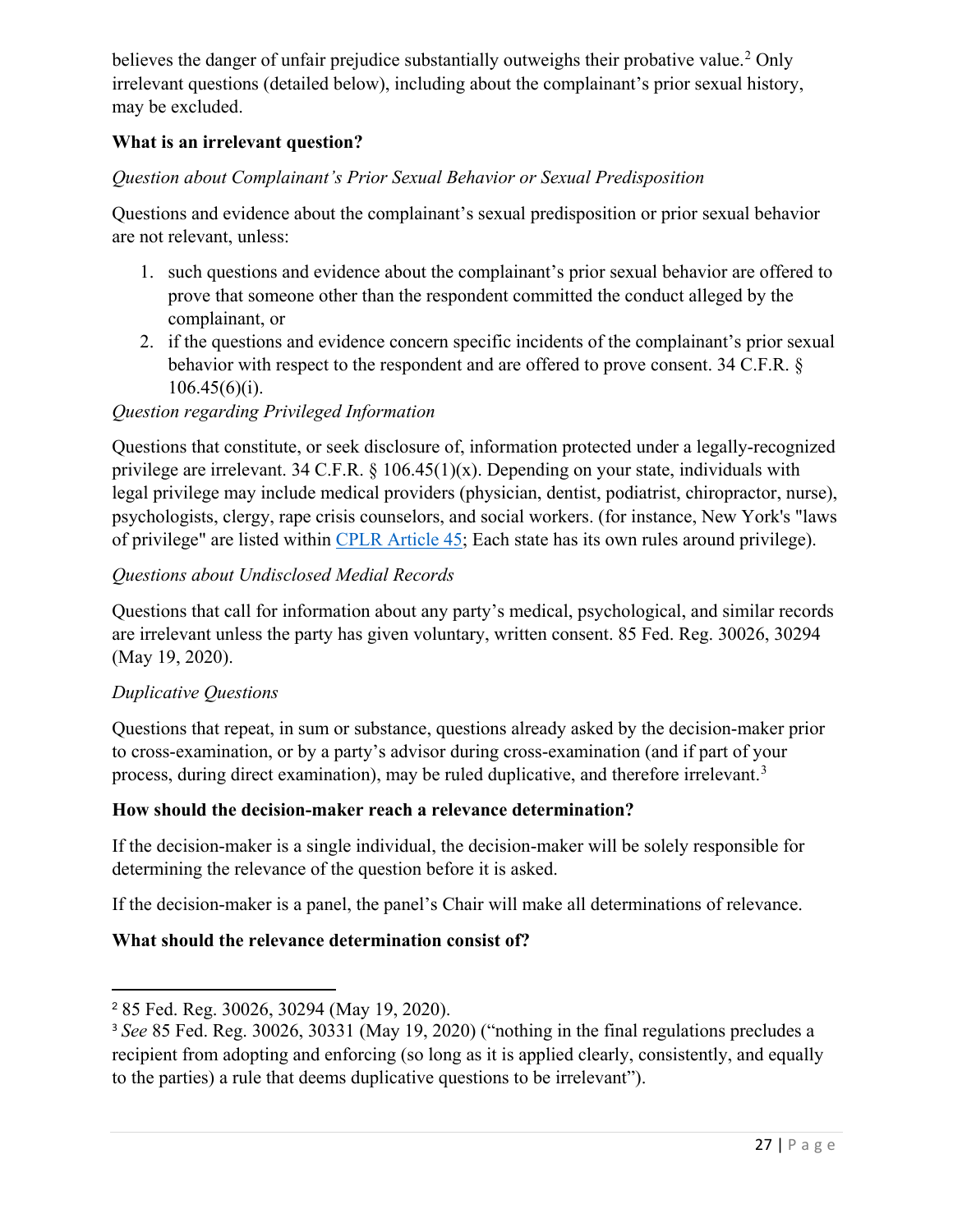The Department of Education explains that the Final Rule "does not require a decision-maker to give a lengthy or complicated explanation" in support of a relevance determination. Rather, "it is sufficient, for example, for a decision maker to explain that a question is irrelevant because the question calls for prior sexual behavior information without meeting one of the two exceptions, or because the question asks about a detail that is not probative of any material fact concerning the allegations." Id. at 30343.

As such, the decision-maker need only provide a brief explanation of the determination, which will ordinarily consist of one of the following statements depending on the situation.

#### *Generally probative questions*

- The question is relevant because it asks whether a fact material to the allegations is more or less likely to be true.
- • The question is irrelevant because it asks about a detail that does not touch on whether a material fact concerning the allegations is more or less likely to be true. See, 85 Fed. Reg. 30026, 30343 (May 19, 2020).

### *Question about Complainant's Prior Sexual Behavior or Sexual Predisposition*

- about the complainant, it meets *one of the two exceptions* to the rape shield protections • The question is relevant because although it calls for prior sexual behavior information defined in 34 C.F.R.  $\S$  106.45(b)(6)(i), and it tends to prove that a material fact at issue is more or less likely to be true.
	- o Exception one: The question is asked to prove that someone other than the respondent committed the conduct alleged by the complainant.
	- prior sexual behavior with respect to the respondent and is asked to prove consent o Exception two: The question concerns specific incidents of the complainant's
- The question is irrelevant because it calls for prior sexual behavior information about the complainant without meeting one of the two exceptions to the rape shield protections defined in 34 C.F.R. § 106.45(b)(6)(i).

### *Question regarding Privileged Information*

- The question is irrelevant because it calls for information shielded by a legallyrecognized privilege.
- The question is relevant because, although it calls for information shielded by a legallyrecognized privilege, that privilege has been waived in writing, and the question tends to prove that a material fact at issue is more or less likely to be true.

### *Questions about Undisclosed Medical Records*

- The question is irrelevant because it calls for information regarding a party's medical, psychological, or similar record without that party's voluntary, written consent. 85 Fed. Reg. 30026, 30294.
- material, and it tends to prove that a material fact at issue is more or less likely to be true. • This question is relevant because although it calls for a party's medical, psychological, or similar records, that party has given their voluntary, written consent to including this 85 Fed. Reg. 30026, 30294 (May 19, 2020).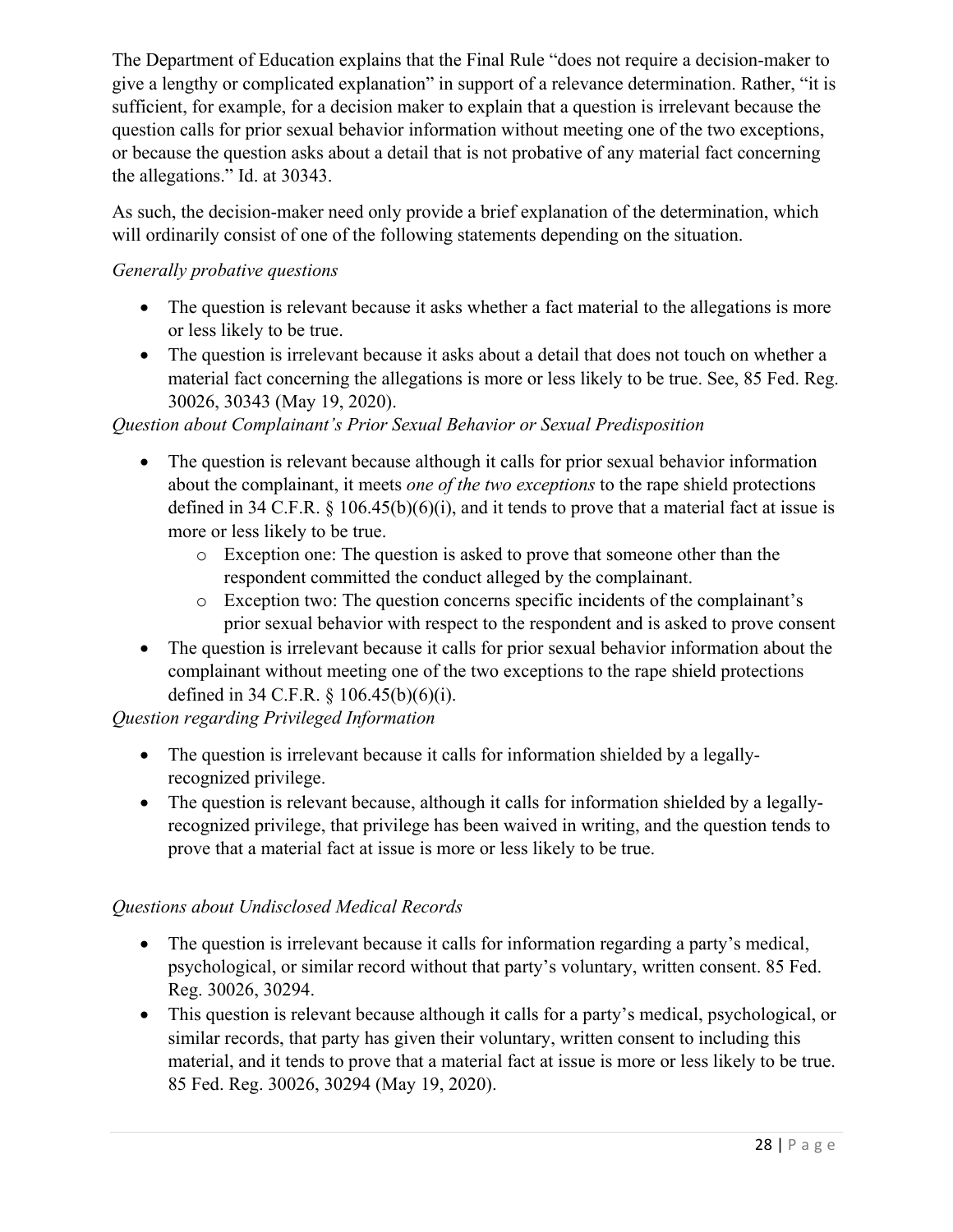### *Duplicative Questions*

• The question is irrelevant because it is duplicative of a question that was asked and answered.

The decision-maker may relay a longer explanation if necessary under the circumstances.

 disclosed disability of a hearing participant, and all relevance determinations will be preserved in The relevance determination will be conveyed orally, except as needed to accommodate a the record of the proceeding.

#### **May the parties and/or their advisors ask the decision-maker to reconsider their relevance decision?**

Any party or their advisor may not request that the decision-maker reconsider their relevance determination.

This determination is final, but may be subject to appeal under the Title IX Grievance Process.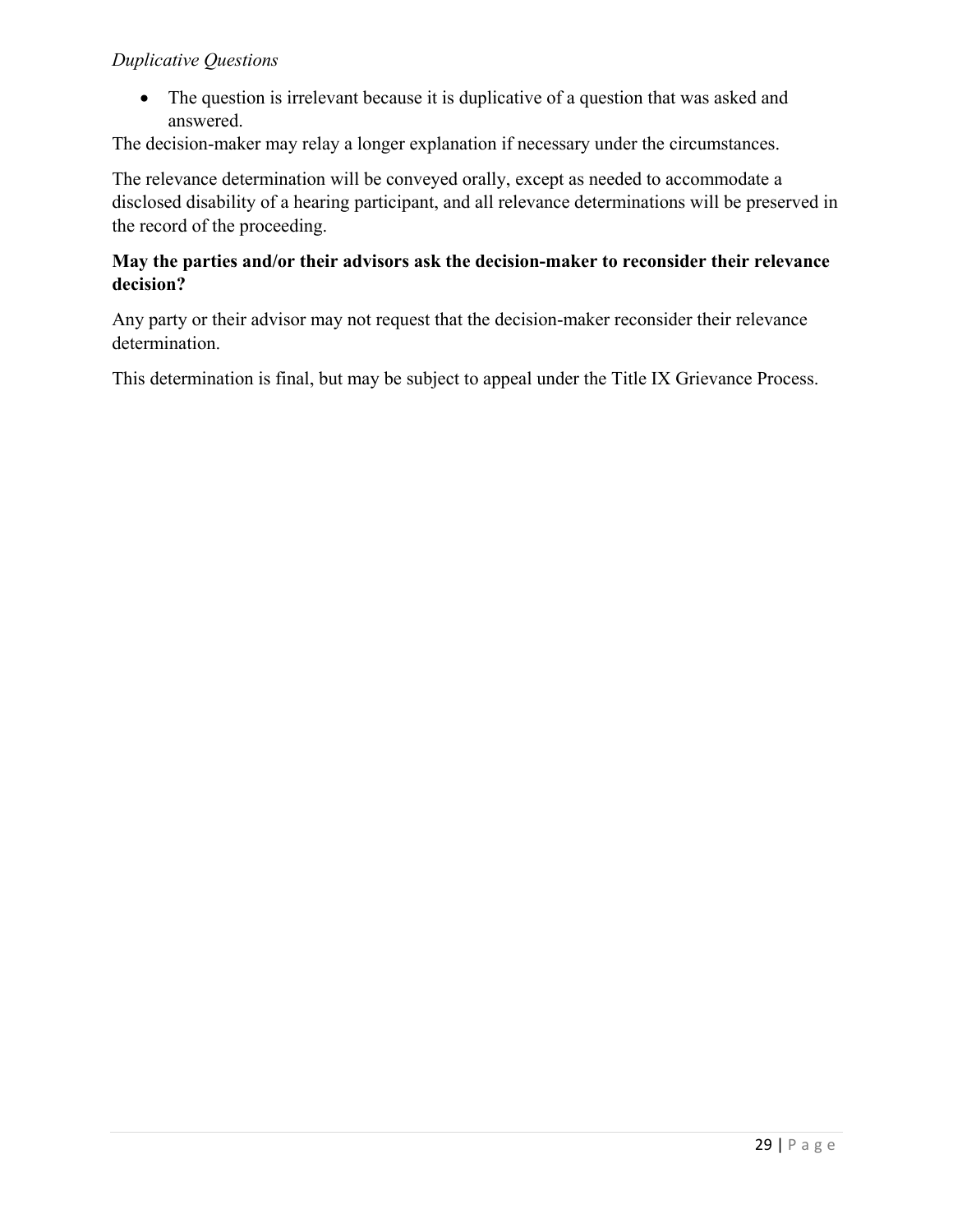## <span id="page-29-0"></span>Appendix C: Decorum Guidelines for Title IX Grievance Process **Hearings**

#### **Purpose of the Rules of Decorum**

 writing about Title IX in the Final Rule "purposefully designed these final regulations to allow 85 Fed. Reg. 30026, 30319 (May 19, 2020). The Department has determined that institutions educational environment" and build a hearing process that will reassure the parties that the Title IX hearings are not civil or criminal proceedings, and are not designed to mimic formal trial proceedings. They are primarily educational in nature, and the U.S. Department of Education, recipients to retain flexibility to adopt rules of decorum that prohibit any party advisor or decision-maker from questioning witnesses in an abusive, intimidating, or disrespectful manner." "are in a better position than the Department to craft rules of decorum best suited to their institution "is not throwing a party to the proverbial wolves." Id.

To achieve this purpose, institutions may provide for reasonable rules of order and decorum, which may be enforced through the removal of an advisor who refuses to comply with the rules. Id., at 30320. As the Department explains, the removal process "incentivizes a party to work with an advisor of choice in a manner that complies with a recipient's rules that govern the conduct of a hearing, and incentivizes colleges and universities to appoint advisors who also will comply with such rules, so that hearings are conducted with respect for all participants." Id.

At base, these Rules of Decorum require that all parties, advisors of choice, and institutional staff treat others who are engaged in the process with respect.

 or other protected class, and regardless of whether they are in the role of Complainant or The rules and standards apply equally to all Parties and their Advisors regardless of sex, gender, Respondent.

#### **Rules of Decorum**

The following Rules of Decorum are to be observed in the hearing and applied equally to all parties (meaning the complainant and respondent) and advisors:

- 1. Questions must be conveyed in a neutral tone.
- 2. Parties and advisors will refer to other parties, witnesses, advisors, and institutional staff using the name and gender used by the person and shall not intentionally mis-name or mis-gender that person in communication or questioning.
- 3. No party may act abusively or disrespectfully during the hearing toward any other party or to witnesses, advisors, or decision-makers.
- 4. While an advisor may be an attorney, no duty of zealous advocacy should be inferred or enforced within this forum.
- 5. The advisor may not yell, scream, badger, or physically ''lean in'' to a party or witness's personal space. Advisors may not approach the other party or witnesses without obtaining permission from the AHO.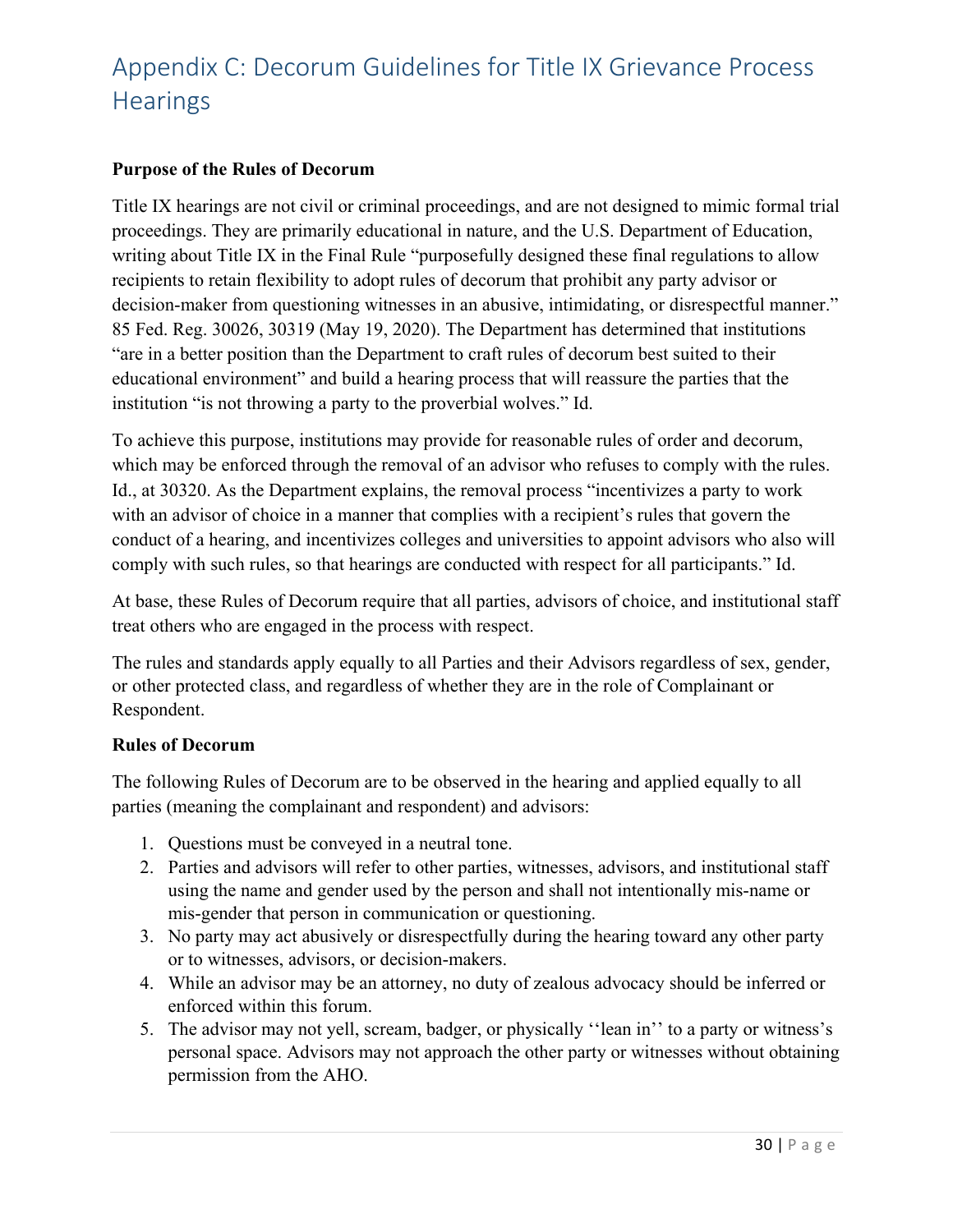- understand a fact; they may not include accusations within the text of the question. 6. The advisor may not use profanity or make irrelevant *ad hominem* attacks upon a party or witness. Questions are meant to be interrogative statements used to test knowledge or
- 7. The advisor may not ask repetitive questions. This includes questions that have already been asked by the AHO or the advisor in cross-examination. When the AHO determines a question has been "asked and answered" or is otherwise not relevant, the advisor must move on.
- 8. Parties and advisors may take no action at the hearing that a reasonable person in the shoes of the affected party would see as intended to intimidate that person (whether party, witness, or official) into not participating in the process or meaningfully modifying their participation in the process.
- 9. All proceedings will be recorded through audio recording or audiovisual recording. That recording or transcript will be made available to the parties for inspection and review. No unauthorized audio or video recording of any kind is permitted during investigation meetings or other process or proceedings under this policy.

#### **Warning and Removal Process**

The AHO shall have sole discretion to determine if the Rules of Decorum have been violated. The AHO will notify the offending person of any violation of the Rules.

Upon a second or further violation of the Rules, the [decision-maker] shall have discretion to remove the offending person or allow them to continue participating in the hearing or other part of the process.

Where the AHO removes a party's advisor, the party may select a different advisor of their choice, or accept an advisor provided by the institution for the limited purpose of crossexamination at the hearing. Reasonable delays, including the temporary adjournment of the hearing, may be anticipated should an advisor be removed. A party cannot serve as their own advisor in this circumstance.

The AHO shall document any decision to remove an advisor in the written determination regarding responsibility.

 for cases involving employees/Other Appropriate Staff Member. Such evidence or explanation is For flagrant, multiple, or continual violations of this Rule, in one or more proceedings, advisors may be prohibited from participating in future proceedings at the institution in the advisor role on a temporary or permanent basis. Evidence of violation(s) of this agreement will be gathered by the Title IX Coordinator, Director of Community Standards and Counseling, or a designee of either and presented to the Provost and Vice President of Student Affairs or the CHRO. The Advisor accused may provide an explanation or alternative evidence in writing for consideration by the Provost and Vice President for Student Affairs for cases involving students or the CHRO due within fifteen (15) calendar days of receipt of a notice of a charge of re-disclosure or improper access to records. There shall be no right to a live hearing, oral testimony, or cross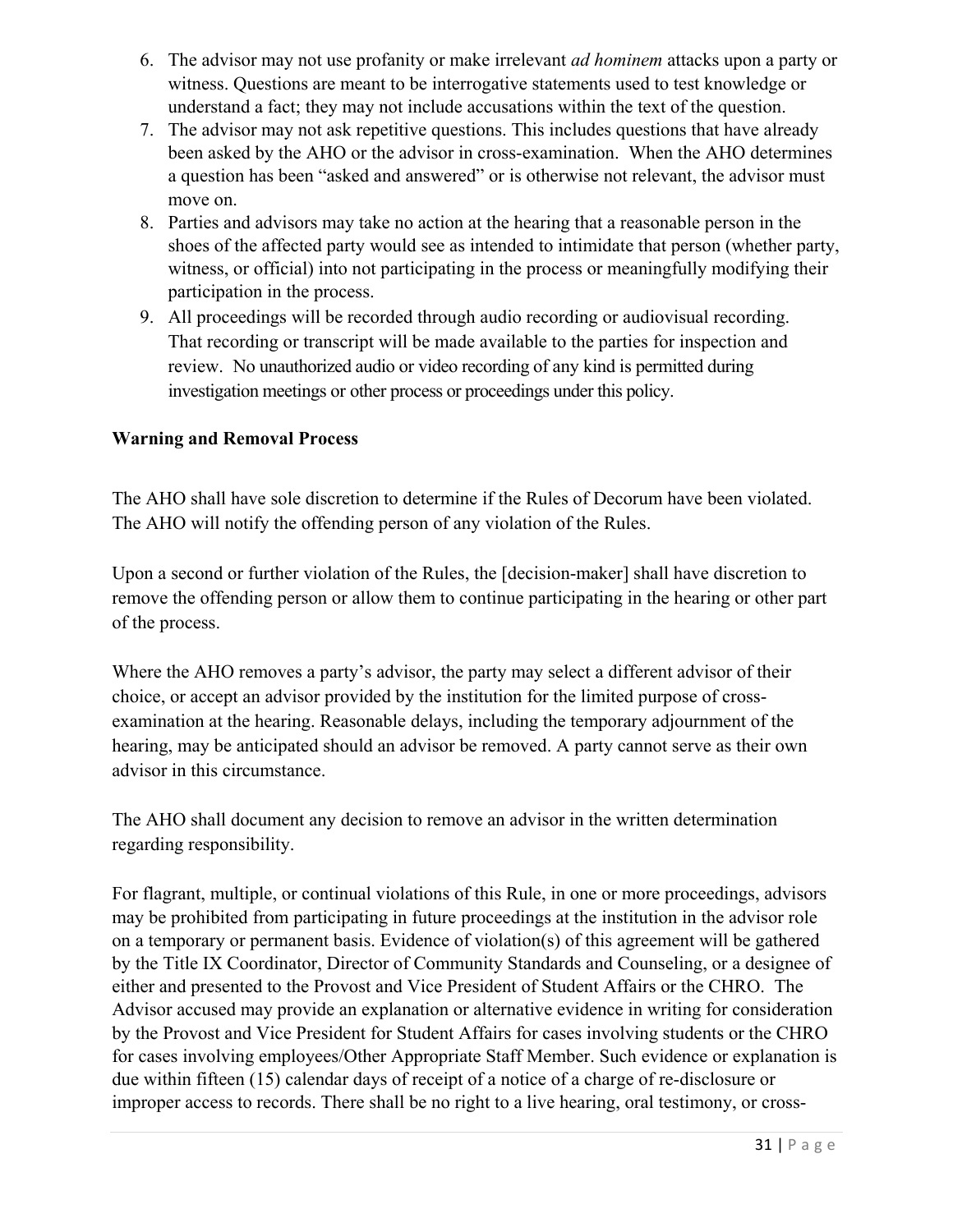examination. The Provost and Vice President for Student Affairs for cases involving students/CHRO for cases involving employees/Other Appropriate Staff Member shall consider the evidence under a preponderance of the evidence standard and issue a finding in writing and, if the finding is Responsible, shall include a Sanction. The finding shall be issued in writing to all Parties and Advisors (if there is a current case pending) within thirty (30) days unless extended for good cause. There is no appeal of this finding. Sanctions shall be higher for intentional re-disclosure of records than for negligent re-discourse. In the event that an Advisor is barred permanently or for a term from serving in the role as Advisor in the future, they may request a review of that bar from the Provost and Vice President for Student Affairs for cases involving students/CHRO no earlier than three-hundred and sixty-five (365) days after the date of the findings letter.

#### **Relevant Questions Asked in Violation of the Rules of Decorum**

Where an advisor asks a relevant question in a manner that violates the Rules, such as yelling, screaming, badgering, or leaning-in to the witness or party's personal space, the question may not be deemed irrelevant by the decision-maker simply because of the manner it was delivered. Under that circumstance, the decision-maker will notify the advisor of the violation of the Rules, and, if the question is relevant, will allow the question to be re-asked in a respectful, non-abusive manner by the advisor (or a replacement advisor, should the advisor be removed for violation of the Rules). *See*, 85 Fed. Reg. 30331.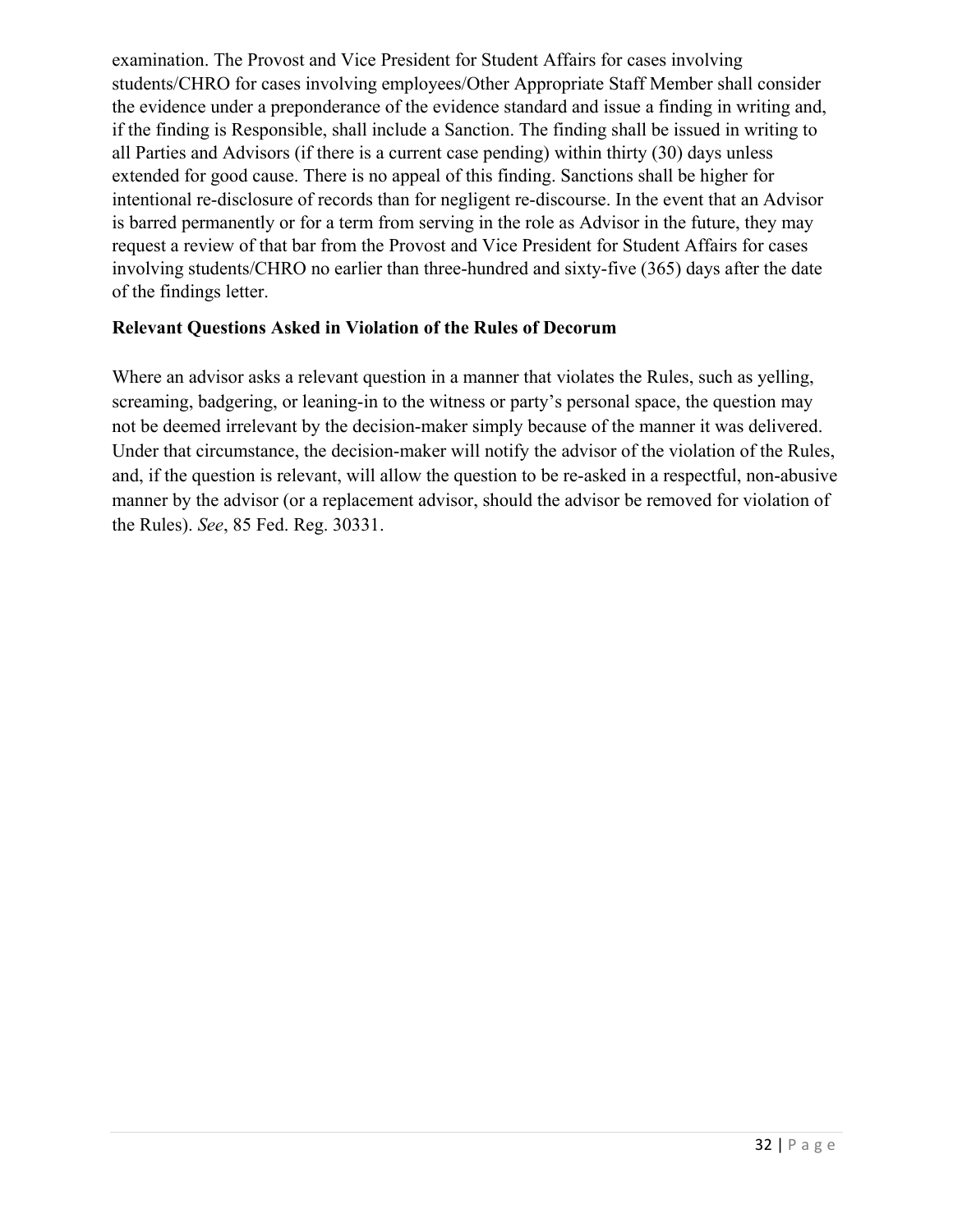## <span id="page-32-0"></span>Appendix D: Is it Bias?

 potential bias by parties to Title IX cases. These standards for bias are particular to the Title IX Final Rule (but may be useful more generally). The Final Rule is fairly specific that an allegation of bias will not stand simply based upon the identity of the official in the process accused of present as factors in a case-by-case analysis of whether the official is biased specifically or in This resource and chart is intended to help institutions identify bias and respond to claims of improper bias. The official's gender, current or past work history, and support or opposition to certain causes or issues are not, in and of themselves, indicia of bias. Note that these may still general.

 Institutions can use this chart in responding to accusations of bias on the part of officials. It is simultaneously to all parties and kept as part of the case record. anticipated that institutions willcontinue to receive allegations of bias based upon some of the specifically identified fields below. This chart can assist in rapid response to such allegations by pointing out specific parts of the Final Rule responsive to per se bias allegations. Responses to accusations of bias should be in writing, should memorialize the accusation of bias and the facts alleged, and should respond clearly to each bias allegation. The writing should be provided

 searching "Bias" and especially in the section *Specific programs and responses alleged to*  More information on court decisions around bias may be found in the SCI Casebook by *demonstrate gender bias.* 

 interest, this does not mean the enumerated situations are therefore *per se* free of conflict of interest or bias in all cases. All Title IX personnel must "not have a conflict of interest or bias for or against complainants or respondents generally or an individual complainant or respondent." 34 C.F.R. §106.45. Therefore, all TIX personnel must be assessed for bias and conflict of interest on a case-by-case basis. *See* 85 Fed. Reg. at 30,252. *N.B.* Although the Department declines to define certain statuses, affiliations, or other aspects as *per se* conflicts of

 It is also notable that the Department declines to narrow the bias standard by specifying a "perceived" or "actual" bias standard. *Id.* The Department cautions that a perceived bias standard might lead to most people being found biased simply due to their own gender or their past experiences with people of certain genders. *Id.* Instead, the Department prefers to those biases that would impede impartial service in a Title IX maintain an uncharacterized bias standard which, when paired with the impartiality expectation, focuses on eliminating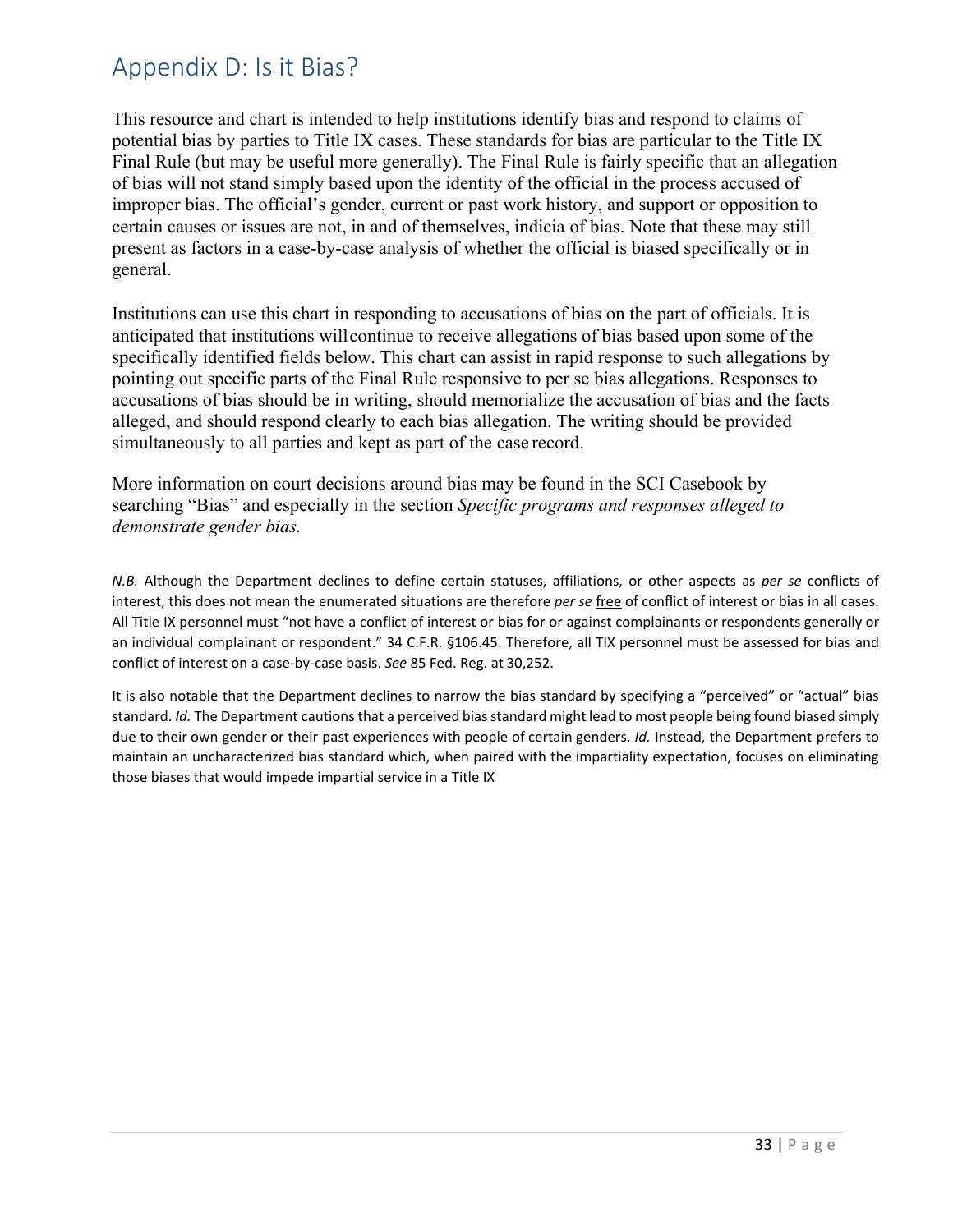# **Is it Bias / Conflict of Interest (per se and on its own)**

| <b>Employment Status</b>                                                                                                                                                                                                                                                                                                                                         |                |                                                                                                                                                                                                                                                                                                                                                                                                                               |  |  |  |
|------------------------------------------------------------------------------------------------------------------------------------------------------------------------------------------------------------------------------------------------------------------------------------------------------------------------------------------------------------------|----------------|-------------------------------------------------------------------------------------------------------------------------------------------------------------------------------------------------------------------------------------------------------------------------------------------------------------------------------------------------------------------------------------------------------------------------------|--|--|--|
| If the Title IX official is an<br>employee of the recipient?                                                                                                                                                                                                                                                                                                     | No             | "[R] ecipients can comply with the final regulations by using the recipient's<br>own employees" Title IX 85 Fed. Reg. 30,026, 30,252 (May 19, 2020) (to be<br>codified at 34 C.F.R. pt. 106).                                                                                                                                                                                                                                 |  |  |  |
| If the Title IX official is<br>"affiliated" with the<br>recipient?                                                                                                                                                                                                                                                                                               | N <sub>o</sub> | "The Department declines to require recipients to use outside, unaffiliated<br>Title IX personnel because the Department does not conclude that such<br>prescription is necessary to effectuate the purposes of the final<br>regulations" Id. at 30,252.                                                                                                                                                                      |  |  |  |
| If the Title IX Official has a<br>supervisory relationship<br>with other Title IX<br>personnel?                                                                                                                                                                                                                                                                  | N <sub>o</sub> | "[T]he Department declines to define certain employment<br>relationships or administrative hierarchy arrangements as per se<br>prohibited conflicts of interest" Id. at 30,252.<br>"[T]he final regulations do not prescribe any particular administrative<br>'chain of reporting' restrictions or declare any such administrative                                                                                            |  |  |  |
|                                                                                                                                                                                                                                                                                                                                                                  |                | arrangements to be per se conflicts of interest prohibited under §<br>$106.45(b)(1)(iii)$ ." <i>Id.</i> at 30,252 n.1035.                                                                                                                                                                                                                                                                                                     |  |  |  |
|                                                                                                                                                                                                                                                                                                                                                                  |                | "[T]he Department will hold a recipient accountable for the end result of using<br>Title IX personnel free from conflicts of interest and bias, regardless of the<br>employment or supervisory relationships among various Title IX personnel" Id.<br>at 30,252.                                                                                                                                                              |  |  |  |
| Please note: Although the Department wishes only to prescribe those measures necessary for compliance, they do<br>recognize that recipients may adopt additional "best practices" to avoid violating the regulations. See id. at 30,252.<br>The Department specifically names two such practices:<br>ensuring that investigators have institutional independence |                |                                                                                                                                                                                                                                                                                                                                                                                                                               |  |  |  |
| deciding that Title IX Coordinators should have no role in the hiring or firing of investigators. Id.                                                                                                                                                                                                                                                            |                |                                                                                                                                                                                                                                                                                                                                                                                                                               |  |  |  |
|                                                                                                                                                                                                                                                                                                                                                                  |                | <b>Professional Experiences or Affiliations</b>                                                                                                                                                                                                                                                                                                                                                                               |  |  |  |
| A history of working in the<br>field of sexual violence                                                                                                                                                                                                                                                                                                          | N <sub>o</sub> | "[T] he very training required by $\S 106.45(b)(1)(iii)$ is intended to provide<br>Title IX personnel with the tools needed to serve impartially and without bias<br>such that the prior professional experience of a person whom a recipient<br>would like to have in a Title IX role need not disqualify the person from<br>obtaining the requisite training to serve impartially in a Title IX role." $Id$ . at<br>30,252. |  |  |  |
| Prior work as a victim<br>advocate                                                                                                                                                                                                                                                                                                                               | No             |                                                                                                                                                                                                                                                                                                                                                                                                                               |  |  |  |
| Prior work as a defense<br>attorney                                                                                                                                                                                                                                                                                                                              | N <sub>o</sub> |                                                                                                                                                                                                                                                                                                                                                                                                                               |  |  |  |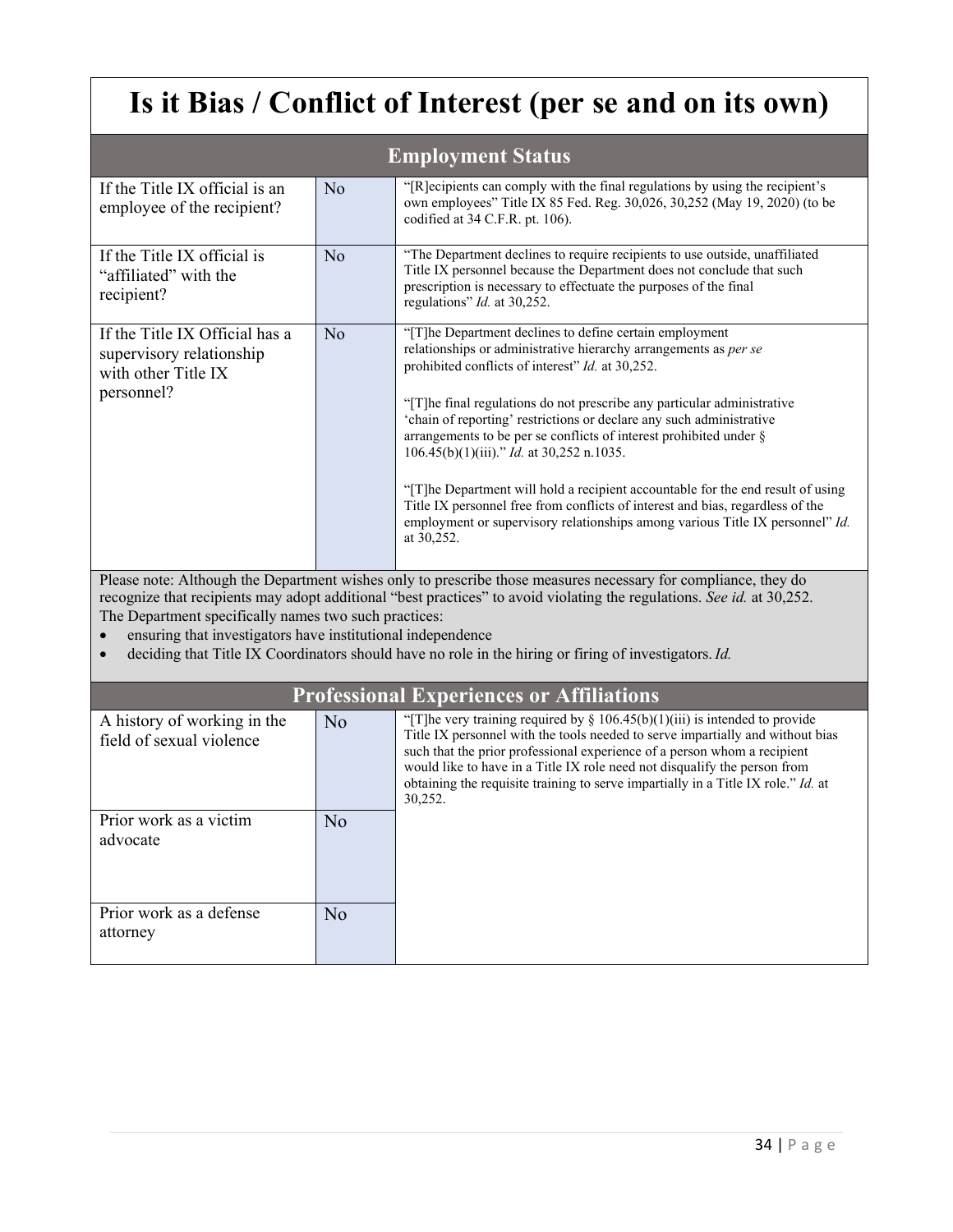| <b>Other Characteristics</b>          |                     |                                                                                                                                                                                                                           |  |  |
|---------------------------------------|---------------------|---------------------------------------------------------------------------------------------------------------------------------------------------------------------------------------------------------------------------|--|--|
| Student of the recipient              | N <sub>o</sub>      | "The Department notes that the final regulations do not preclude a recipient<br>from allowing student leaders to serve in Title IX roles so long as the recipient                                                         |  |  |
|                                       |                     | can meet all requirements in $\S$ 106.45 and these final regulations, and leaves it                                                                                                                                       |  |  |
|                                       |                     | to a recipient's judgment to decide under what circumstances, if any, a<br>recipient wants to involve student leaders in Title IX roles." Id. at 30,253.                                                                  |  |  |
| Gender                                | N <sub>o</sub>      | The Department cautions recipients not to apply generalizations when                                                                                                                                                      |  |  |
| Sexual assault survivor               | N <sub>o</sub>      | evaluating particular Title IX personnel for bias, warning that this may result                                                                                                                                           |  |  |
| Self-professed feminist               | N <sub>o</sub>      | in an unreasonable determination. Id. at 30,252.                                                                                                                                                                          |  |  |
| Supporting women's or men's<br>rights | N <sub>o</sub>      |                                                                                                                                                                                                                           |  |  |
| Having had personal, negative         | N <sub>o</sub>      |                                                                                                                                                                                                                           |  |  |
| experiences                           |                     |                                                                                                                                                                                                                           |  |  |
| with men or women                     |                     |                                                                                                                                                                                                                           |  |  |
|                                       |                     | Determining whether bias exists is a fact-specific endeavor. See id. at 30,252. The Department encourages recipients to<br>apply a common-sense and "objective" reasonable person standard when evaluating personnel. Id. |  |  |
|                                       |                     | <b>Grievance Process Participation</b>                                                                                                                                                                                    |  |  |
| Signing a formal complaint            | No                  | "Even where the Title IX Coordinator is also the investigator, the Title IX                                                                                                                                               |  |  |
| as the Title IX Coordinator           |                     | Coordinator must be trained to serve impartially, and the Title IX Coordinator<br>does not lose impartiality solely due to signing a formal complaint on                                                                  |  |  |
|                                       |                     | the recipient's behalf." Id. at 30, 135.                                                                                                                                                                                  |  |  |
| Participating in an                   | No,                 | "Section 106.44(c) does not preclude a recipient from using Title IX personnel                                                                                                                                            |  |  |
| emergency removal                     | unless              | trained under $\S 106.45(b)(1)(iii)$ to make the emergency removal decision or<br>conduct a post-removal challenge proceeding, but if involvement with the                                                                |  |  |
| decision                              | it biases           | emergency removal process results in bias or conflict of interest for or against                                                                                                                                          |  |  |
|                                       | the                 | the complainant or respondent, $\S 106.45(b)(1)(iii)$ would preclude such                                                                                                                                                 |  |  |
|                                       | employ              | personnel from serving in those roles during a grievance process." Id. at 30,235.                                                                                                                                         |  |  |
|                                       | ee                  |                                                                                                                                                                                                                           |  |  |
| Serving as a party advisor            | Exempt              | "The final regulations impose no prohibition of conflict of interest or bias for<br>such advisors, nor any training requirement for such advisors, in order to leave                                                      |  |  |
|                                       | from                | recipients as much flexibility as possible to comply with the requirement to                                                                                                                                              |  |  |
|                                       | require<br>ment not | provide those advisors." Id. at 30,254 n.1041.                                                                                                                                                                            |  |  |
|                                       | to have             |                                                                                                                                                                                                                           |  |  |
|                                       | bias                |                                                                                                                                                                                                                           |  |  |
| Title IX coordinator serving as       |                     |                                                                                                                                                                                                                           |  |  |
|                                       | N <sub>o</sub>      | "The final regulations would not remove the expertise of Title IX                                                                                                                                                         |  |  |
| investigator                          |                     | Coordinators from the grievance process. Section 106.45(b)(7)(i)<br>does not prevent the Title IX Coordinator from serving as the                                                                                         |  |  |
|                                       |                     | investigator; rather, this provision only prohibits the decision-maker from                                                                                                                                               |  |  |
|                                       |                     | being the same person as either the Title IX Coordinator or the investigator."                                                                                                                                            |  |  |
|                                       |                     | Id. at 30,370.<br>"These final regulations do not require a recipient to provide an informal                                                                                                                              |  |  |
| informal resolution facilitator       | No, but             | resolution process pursuant to §                                                                                                                                                                                          |  |  |
|                                       | not                 | 106.45(b)(9) and do not preclude the Title IX Coordinator from serving as the                                                                                                                                             |  |  |
|                                       | recomme<br>nded     | person designated by a recipient to facilitate an informal resolution process."                                                                                                                                           |  |  |
| decision-maker                        | Yes                 | Id. at 30,558.<br>"Separating the functions of a Title IX Coordinator from those of the                                                                                                                                   |  |  |
|                                       |                     | decision-maker is no reflection on the ability of Title IX Coordinators to                                                                                                                                                |  |  |
|                                       |                     | serve impartially and with expertise. Rather, requiring different individuals to                                                                                                                                          |  |  |
|                                       |                     | serve in those roles acknowledges that the different phases of a report and<br>formal complaint of sexual harassment serve distinct purposes." $Id$ . at                                                                  |  |  |
|                                       |                     | 30,370.                                                                                                                                                                                                                   |  |  |
| appeal decision-maker                 | Yes                 | "§ 106.45(b)(8)(iii) makes it clear that the appeal decision-maker cannot be the                                                                                                                                          |  |  |
|                                       |                     | same person as the decision-maker below, or as the Title IX Coordinator or<br>investigator in the case. This ensures that the recipient's appeal decision reviews                                                         |  |  |
|                                       |                     | the underlying case independently." Id. at 30,399.                                                                                                                                                                        |  |  |